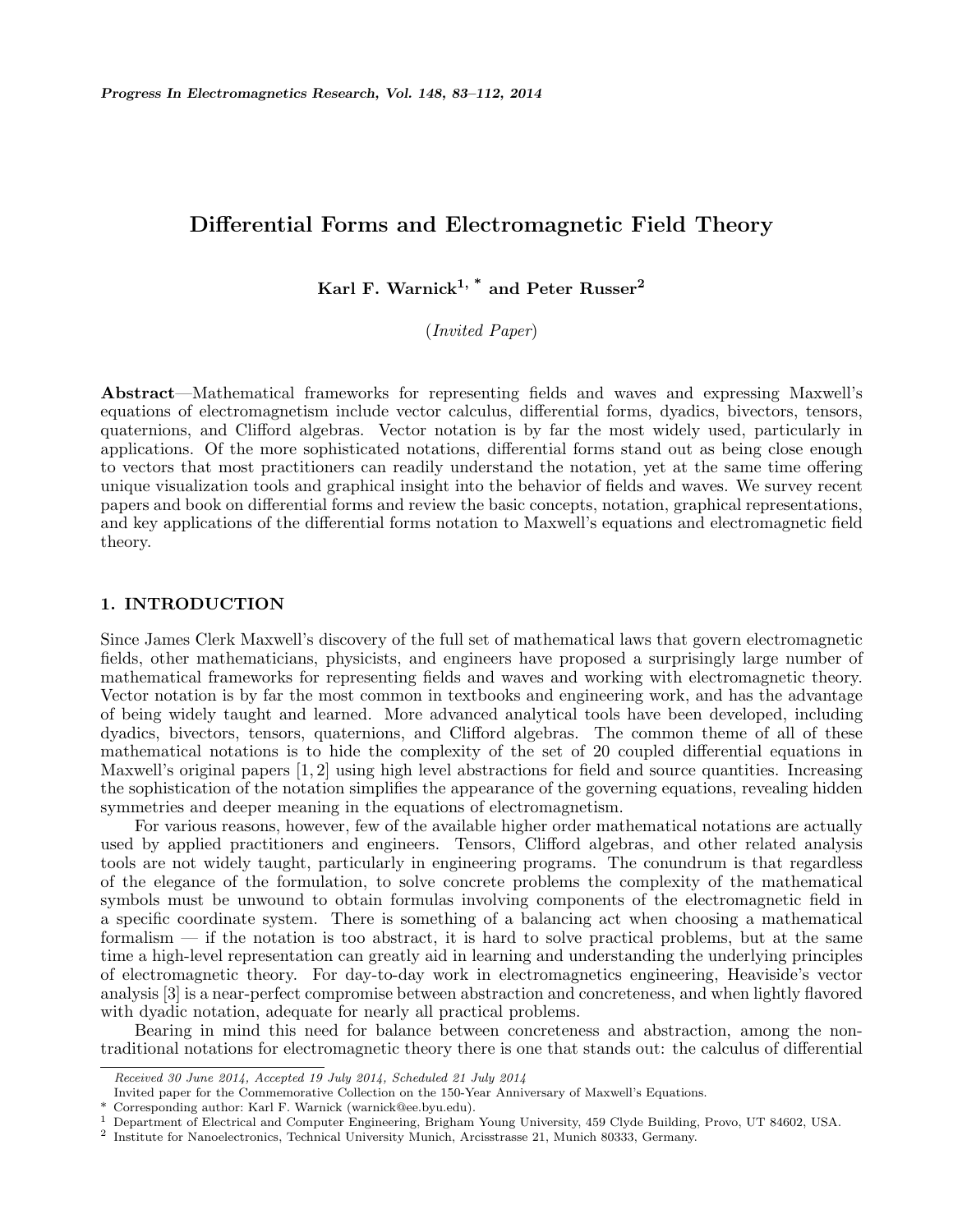forms. Differential forms have the advantage of behaving much like vectors, making the notation far easier to learn than, say, tensor analysis. At the same time, differential forms notation simplifies some calculations and allows for elegant pictures that clarify some of the non-intuitive aspects of electromagnetic fields. This makes differential forms an attractive supplement to vector notation, and worth spending some time with to enhance one's deeper understanding of electromagnetic theory.

Differential forms originated in the work of Hermann Günter Grassmann and Élie Cartan. In 1844, Hermann Günter Grassmann published his book Die lineale Ausdehnungslehre, ein neuer Zweig der Mathematik [4], in which he developed the idea of an algebra in which the symbols representing geometric entities such as points, lines, and planes are manipulated using certain rules. Grassmann introduced what is now called exterior algebra, based upon the exterior product

$$
a \wedge b = -b \wedge a \tag{1}
$$

Based on Grassmann's exterior algebra Cartan [5] developed the exterior calculus. Exterior calculus has proven to be the "natural language" of field theory since it yields simple and compact mathematical formulae, and simplifies the solution of field theoretical problems.

Differential forms establish a direct connection to geometrical images and provide additional physical insight into electromagnetism. Electromagnetic theory merges physical, mathematical, and geometrical ideas. In this complex environment creative thinking and the construction of new concepts is supported by imagery as provided by geometric models [6]. Since the introduction of the differential forms notation or exterior calculus, the connection between the mathematical notation and geometric interpretations of field and source quantities has been well established in the literature on electromagnetic field theory.

Early books that popularized the use of differential forms for electromagnetism include the oldschool texts by Flanders [7] and the surprisingly fun general relativity textbook by Misner et al. [8], which combined rigorous mathematics with clever and interesting graphical illustrations. Another early text that adopted the notation was Thirring [9]. The well-known paper by Deschamps [10] did much to entice students of electromagnetism to this notation. Later came the counterculture text by Burke [11]. Early papers on various aspects of differential forms and electromagnetics include [12–19].

Since those pioneering works, a number of intermediate and advanced electromagnetics textbooks using differential forms have been published [20–22]. Mathematically oriented books include [23, 24]. One of the authors has published an introduction into basic electromagnetics principles and their applications to antenna and microwave circuit design based on exterior differential calculus [25, 26], and both authors have added the publication of a problem solving book presenting a wide range of real-world electromagnetics problems [27].

Hehl and Obukhov have published an introduction into electrodynamics based on exterior calculus [28], and Lindell has published a comprehensive treatment of differential forms in electromagnetics [29]. The breadth of the topic has been expanded by treatments of boundary conditions [30], electromagnetics in two and four dimensions [31], applications of Green's theorem [32], Green's functions [33, 34], and constitutive relations [35]. The use of differential forms in undergraduate teaching was promoted in [36]. Other relevant papers over the last two decades include [37, 38].

Numerical methods based on finite elements and other mathematical frameworks have been heavily impacted by differential forms [39–41]. In applications to numerical analysis, discrete differential forms is an area of particular noteworthiness [42–44]. Absorbing boundary conditions were treated by Teixeira and Chew [45]. Transformation optics also has a close relationship to differential forms. Theoretical treatments prefigured these results, including [46]. A formula that related the Hodge star operator in non-Euclidean geometry to the permittivity and permeability of an inhomogeneous, anisotropic medium first appeared in [47]. This formula is the basis for a relationship between the permittivity and permeability tensors needed to achieve ray propagation along prescribed paths using a curvilinear coordinate transformation [48]. Differential forms have impacted other related topics such as inverse scattering [49] and network theory [50].

In this paper, we review the notation, graphical representations, and key results that have arisen from the use of differential forms notation with Maxwell's equations and electromagnetic theory. We provide a basic introduction which largely follows the presentation in some of the pedagogically oriented papers and books cited above, and discuss some of the insights that differential forms offer relative to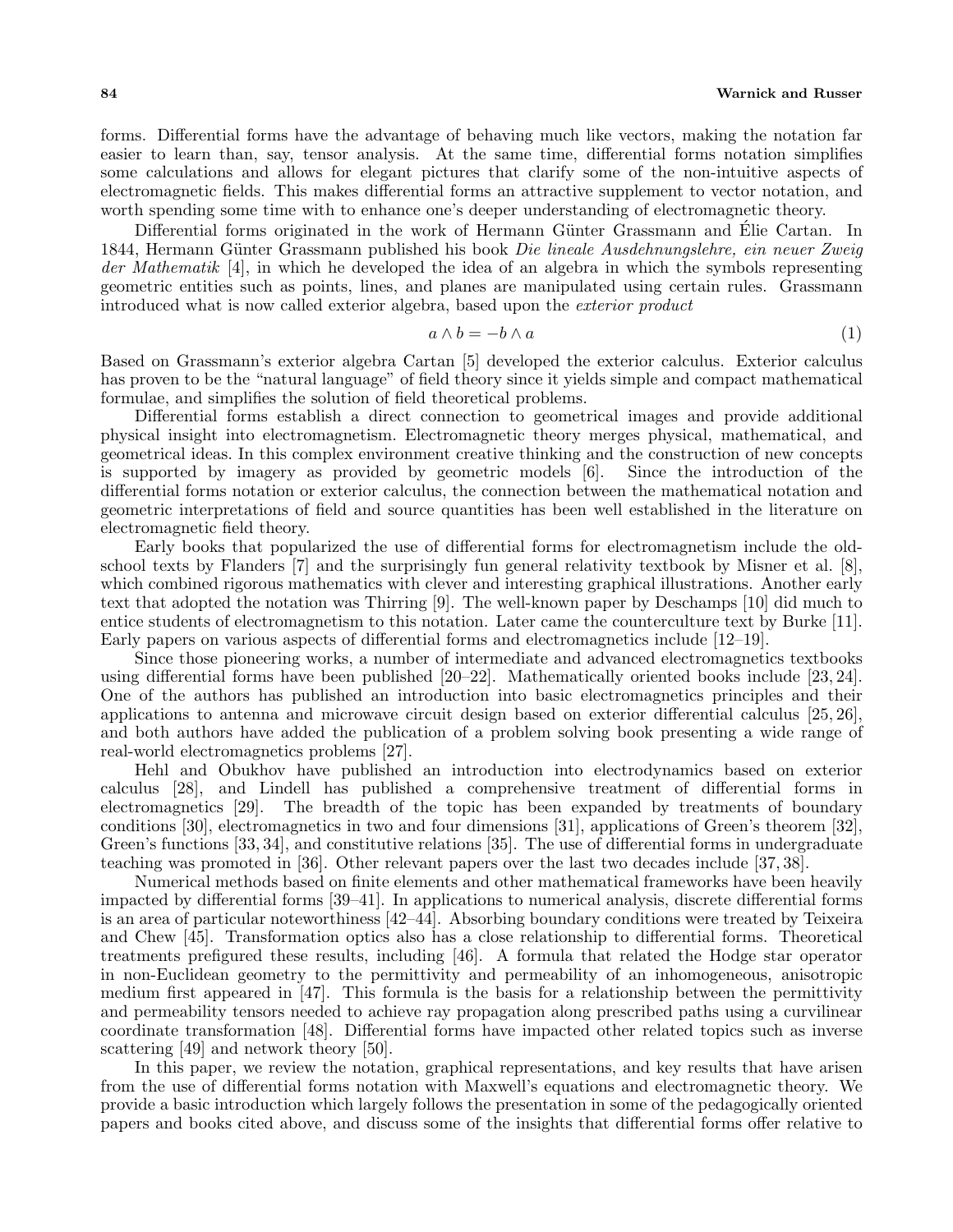#### Progress In Electromagnetics Research, Vol. 148, 2014 85

key concepts from electromagnetic field theory. Finally, advanced topics including Green's functions, potentials, and aperiodic spherical waves are treated.

## 2. DIFFERENTIAL FORMS

The scalar and vector fields used in electromagnetic theory may be represented by exterior differential forms. Differential forms are an extension of the vector concept. The use of differential forms does not necessarily replace vector analysis. The differential form representation supplies additional physical insight in addition to the conventional vector picture, and once one is familiar with the notation, it is easy to translate back and forth between vectors and differential forms.

One way to understand the difference between vector fields and differential forms is to contrast the two possible interpretations of the electric field as a force on a test charge (force picture, represented by vectors) or the change in energy experienced by the test charge as it moves through the field (energy picture, represented by differential forms). The two interpretations are not in contradiction, but complement each other in jointly providing a deep understanding of a fundamental physical property of the universe.

The energy  $W_{21}$  required to move a particle with electric charge q in an electric field with components  $E_x$ ,  $E_y$ , and  $E_z$ , from point  $\mathbf{r}_1$  to  $\mathbf{r}_2$  is obtained by the integral

$$
W_{21}(t) = -q \int_{\mathbf{r}_1}^{\mathbf{r}_2} \bar{E} \cdot d\mathbf{l}
$$
 (2)

Figure 1(a) shows the path of integration for the definition of the voltage  $v_{21}$  from node 2 to node 1. The vector path integral sums up the projection of the field vector on the vectorial path element. The contribution of the integrand over each small length of the integration path is proportional to the product of the magnitudes of field vector with the infinitesimal path element and the cosine of the angle enclosed between them.

Instead of using a vector, the electric field can be represented by a linear combination of differentials, according to

$$
\mathcal{E} = E_x(x, y, z, t)dx + E_y(x, y, z, t)dy + E_z(x, y, z, t)dz
$$
\n(3)

The object on the right hand side is known as a one-form, and has three independent components, similar to a vector. The key difference is that the unit vectors  $\hat{\mathbf{x}}, \hat{\mathbf{y}}$ , and  $\hat{\mathbf{z}}$  are replaced by differentials dx, dy, and dz. The energy can be expressed in terms of the differential form as

$$
W_{21}(t) = -q \int_{\mathbf{r}_1}^{\mathbf{r}_2} \mathcal{E}
$$
 (4)

which is simpler than the vector line integral, as there is no dot product or differential line element. In a sense, the dot product in (2) converts the vector into a differential that can be integrated. The integrand in (2) is already given in terms of differentials, so the dot product is not needed. In this sense, the differential form representation is more natural than the vector representation.

In the differential forms notation, the electric field is represented by a one-form. A one-form is a linear combination of differentials of each coordinate. An arbitrary one-form can be written

$$
A = A_1 \mathrm{d}x + A_2 \mathrm{d}y + A_3 \mathrm{d}z. \tag{5}
$$



Figure 1. Path of integration, (a) for the definition of the voltage and (b) for the definition of the current.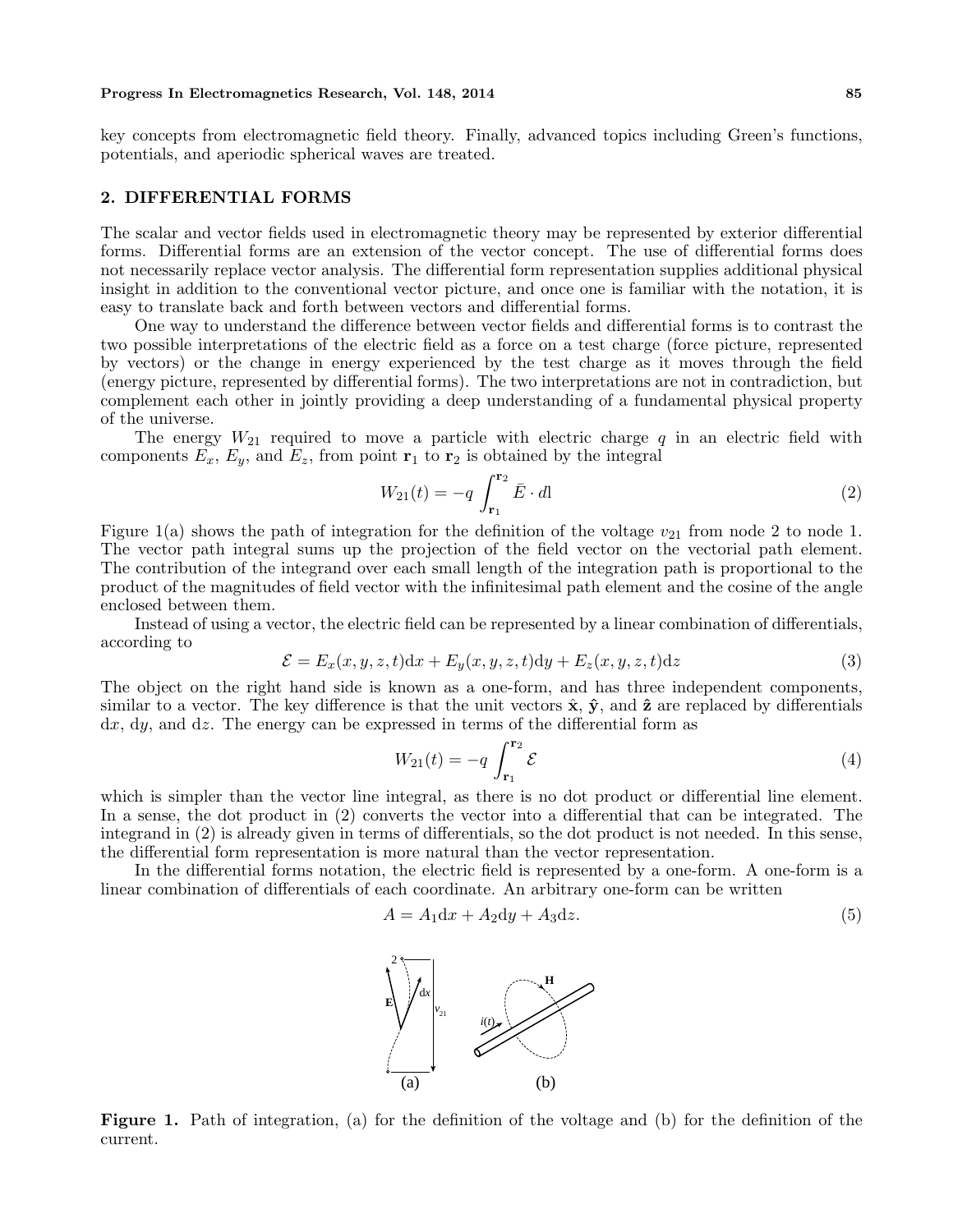The three quantities  $A_1$ ,  $A_2$ , and  $A_3$  are the components of the one-form. Two one-forms A and B can be added, so that

$$
A + B = (A_1 + B_1)dx + (A_2 + B_2)dy + (A_3 + B_3)dz.
$$
\n(6)

One-forms can be integrated over paths. As shown in the introduction, we graphically represent a one-form as surfaces. The one-form  $dx$  has surfaces perpendicular to the x-axis spaced a unit distance apart. These surfaces are infinite in the y and z directions. The integral of  $dx$  over a path from the point  $(0, 0, 0)$  to  $(4, 0, 0)$  is

$$
\int_0^4 \mathrm{d}x = 4.
$$

This matches the graphical representation in Figure  $2(a)$ , since the path shown in the figure crosses four surfaces. If the path were not of integer length, we would have to imagine fractional surfaces in between the unit spaced surfaces. A path from  $(0, 0, 0)$  to  $(0.25, 0, 0)$ , for example, crosses 0.25 surfaces.

We can also think of  $dx$  as a one-form in the plane. In this case, the picture becomes a series of lines perpendicular to the x-axis spaced a unit distance apart, as shown in Figure  $2(b)$ . Graphically, integrals in the plane are similar to integrals in three dimensions: the value of a path integral is the number of lines pierced by the path.

In order to graphically integrate a one-form properly, we also have to think of the surfaces as having an orientation. The integral of the one-form  $-dx$  over a path from  $(0, 0, 0)$  to  $(4, 0, 0)$  is  $-4$ . Thus, when we count surfaces pierced by a path, we have to compare the sign of the one-form with the direction of the path in order to determine whether the surface contributes positively or negatively. The orientation of surfaces can be indicated using an arrowhead on each surface, but since the orientation is usually clear from context, to reduce clutter we do not indicate it in figures.

A more complicated one-form, such as  $3dx + 5dy$ , has surfaces that are oblique to the coordinate axes. This one-form is shown in Figure 3. The greater the magnitude of the components of a one-form, the closer the surfaces are spaced. For one-forms with components that are not constant, these surfaces can be curved. The surfaces can also originate along a line or curve and extend away to infinity, or the surfaces may be finite. In this case, the integral over a path is still the number of surfaces or fractional surfaces pierced by the path. There are one-forms that cannot be drawn as surfaces in three dimensions, but in most practical situations, the surface picture can be used.

A one-form represents a quantity which is integrated over a path, whereas vector represents a quantity with a magnitude and direction, such as displacement or velocity. Despite this difference, both types of quantities have three independent components, and can be used interchangeably in describing electromagnetic field quantities. Mathematically, vectors and differential forms are closely related. In Euclidean coordinates, we can make a correspondence between vectors and forms. The one-form A and the vector  $\bf{A}$  are equivalent if they have the same components:

$$
A_1 \mathrm{d}x + A_2 \mathrm{d}y + A_3 \mathrm{d}z \leftrightarrow A_1 \hat{\mathbf{x}} + A_2 \hat{\mathbf{y}} + A_3 \hat{\mathbf{z}}.\tag{7}
$$



*y y*

**Figure 2.** (a) The one-form  $dx$  integrated over a path from the point  $(0, 0, 0)$  to  $(4, 0, 0)$ . (b) The one-form  $dx$ in the plane.

**Figure 3.** The one-form  $3dx + 5dy$ .

*x*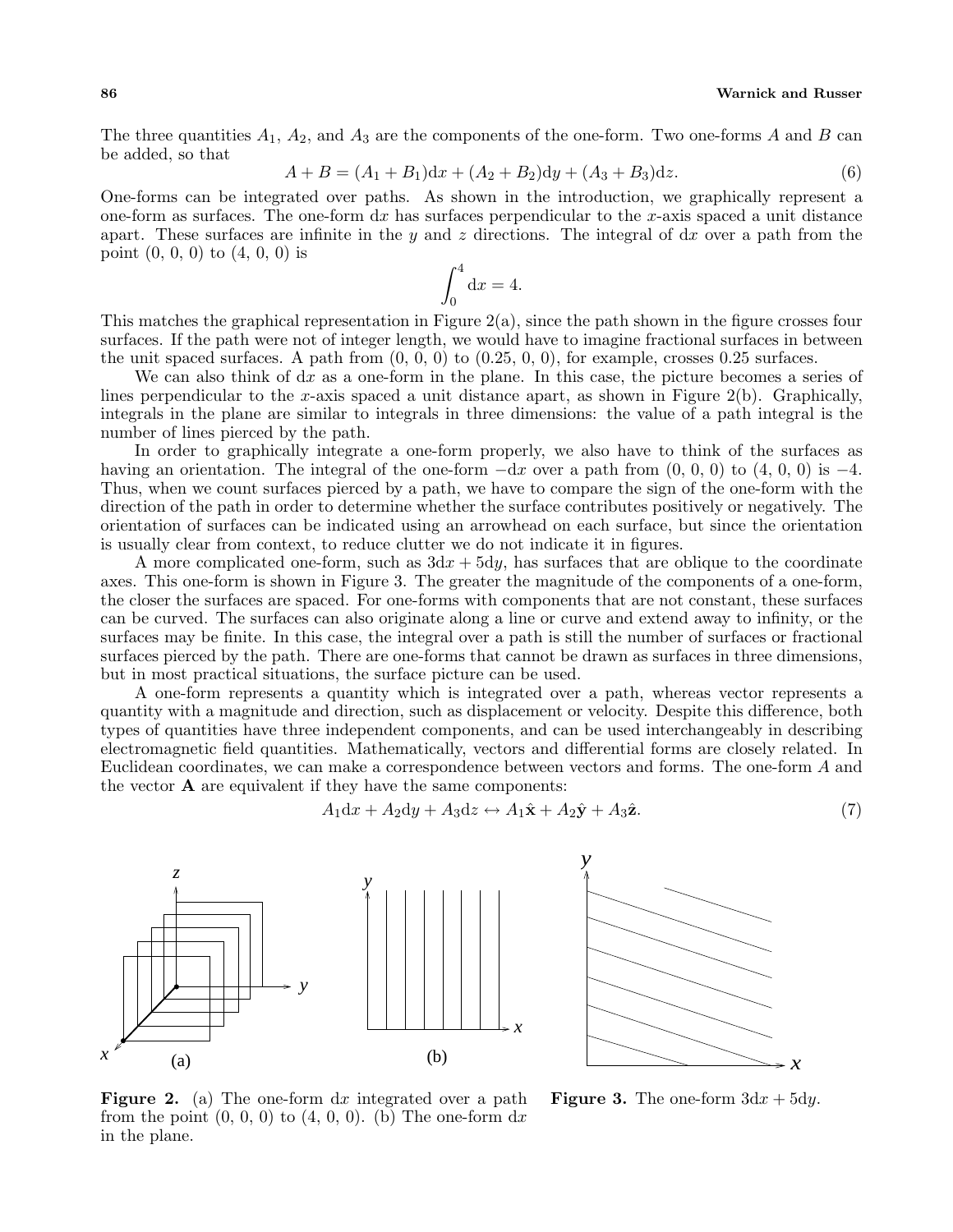#### Progress In Electromagnetics Research, Vol. 148, 2014 87

We say that the one-form  $A$  and the vector  $A$  are dual. Since it is easy to convert between the differential form and vector representations, one can choose the quantity which best suits a particular problem. We will see in the next section that in coordinate systems other then Euclidean, the duality relationship between forms and vectors changes.

The common physical interpretation of the electric field is related to the force on a point-like unit charge. This force picture yields in a natural way to the vector representation and to the visualization of the electric field via field lines. Another viewpoint is to consider the energy of a charge moved through the field. We can visualize the field via the change of the energy of a test charge moved through the field. This energy picture is more related to differential forms. Figure 4(a) shows the representation of the field via the surfaces of constant test charge energy or constant electric potential. For an electrostatic field the surfaces associated with the one-form  $\mathcal E$  are equipotentials. The voltage between two points 2 and 1 is given by

$$
v_{21} = -\int_1^2 \mathcal{E}.\tag{8}
$$

For a static electric field, the surfaces of the one-form never meet or end. In general the surfaces of a oneform also may end or meet each other, which corresponds to fields produced by sources or time-varying fields.

The magnetic field intensity can be represented also by a one-form according to

$$
\mathcal{H} = H_x(x, y, z, t)dx + H_y(x, y, z, t)dy + H_z(x, y, z, t)dz
$$
\n(9)

The dimension of the differential form  $\mathcal E$  is V and  $\mathcal H$  has the dimension A. The coefficients  $E_x, E_y$ , and  $E_z$  have units of V/m, similar to the electric field intensity vector. The differentials dx, dy, and dz have units of length, which combines with the coefficients so that the one-form  $\mathcal E$  has units of V. Mathematically, the differential forms  $\mathcal E$  and  $\mathcal H$  express the changes of the electric and magnetic potentials over an infinitesimal path element.

Figure 5 shows a situation we encounter in time variable fields. In the center of the structure the field intensity is higher than at its edges. New one-form surfaces appear as we move closer to the center



Figure 4. Geometric representation of (a) a oneform, (b) a two-form, (c) a three-form. The oneform is represented by surfaces, the two-form as tubes of flux or flow, and the three-form as cubes representing volumetric density.



Figure 5. One-form with ending surfaces representing a nonconservative field.



Figure 6. A graphical representation of the physical behavior of magnetic field and electric current: tubes of  $J$  produce surfaces of  $H$ .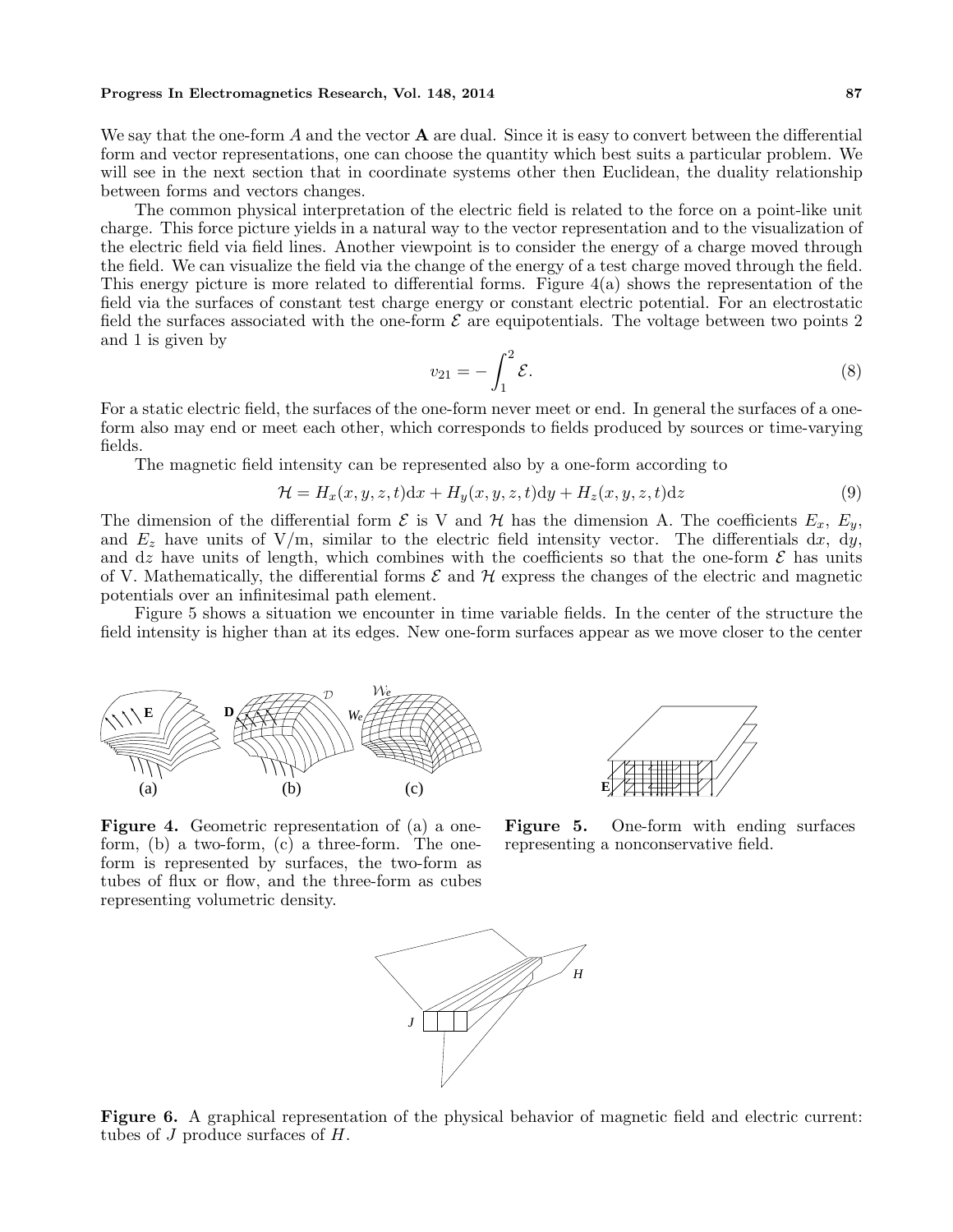of the structure. In this case the integral  $(8)$  will depend on the path from  $x_1$  to  $x_2$  and we cannot assign a scalar potential to the field. This type of field is sometimes referred to as nonconservative. With the vector picture, it can be challenging to determine if a particular field is nonconservative, but with the one-form surface representation, it is visually obvious.

The magnetic field produced by a line current behaves similarly, as new one-form surfaces of  $H$  are created by the presence of an electric current. one-form surfaces radiate outward from the line current. Figure  $1(b)$  shows the path of integration for the definition of the current i. The integration path passes through a number of one-form surfaces equal to the amount of current flowing through the path. The differential forms picture of the line current and associated magnetic field is shown in Figure 6. The surfaces of H emanate from the tubes of electric current  $\mathcal{J}$ . With the vector picture, the vector field corresponding to the magnetic field intensity appear to rotate around the line current everywhere in space, but the curl of the vector field is actually zero everywhere except at the location of the current. The differential forms picture makes it clear that the surfaces of the magnetic field intensity one-form are created by the tubes of current.

## 2.1. Integrating One-Forms over Paths

The laws of electromagnetics are expressed in terms of integrals of fields represented by differential forms. To apply these laws, we must be able to compute the values of integrals of differential forms. Since one-forms are by definition mathematical quantities which are integrated over paths, the process of evaluating an integral of a one-form is quite natural. The key idea is that we can replace the coordinates x, y, and z (or  $u, v, w$  in curvilinear coordinates) with a parametric equation for the integration path.

A parametric representation of an integration path has the form  $[f(t), g(t), h(t)]$ , so that the functions f, g, and h give the coordinates of a point on the path for each value of the parameter t. We replace the coordinates in a one-form by these functions, and then the integral can be evaluated. For a differential, when the coordinate is replaced by a function defining the path, we then take the derivative by t to produce a new differential in the variable t. For example, dx becomes  $df = f'(t)dt$ , where the prime denotes the derivative of the function  $f(t)$  by t. The differential form now has a single differential, dt, and the integral can be performed using standard rules of calculus. Two-forms can be integrated similarly, except that the integration surface requires two parameters, and the final integrand over the parametric surface is a double integral.

#### 2.2. Two-Forms, Three-Forms, and the Exterior Product

To introduce the concept of higher order differential forms, let us consider the current  $i$  flowing in x-direction through the surface A in Figure 7(a). To compute the current we have to integrate the x-component  $J_x$  of the current density over the surface A in the yz-plane

$$
i = \int_{A} J_x \mathrm{d}y \mathrm{d}z. \tag{10}
$$

If we integrate a current density over an area we have to consider the orientation of the area. If in Figure 7(a) the current density  $J_x$  is positive, the current i also will be positive. Inverting the direction of  $J_x$  will yield a negative current. This inversion may be performed by mirroring the coordinates with respect to the yz-plane. How do we know whether a surface integral is positive or negative? The answer is: we have to define a positive orientation. A positive oriented or right-handed Cartesian coordinate system is specified as follows: if we are looking in z-direction on the xy-plane the x-axis may be rotated clockwise by 90° into the y-axis. In Figure 7(a) the vector component  $J_x$  is pointing in positive orientation. In Figure 7(b) the coordinate system as well as the vector field were rotated by 180◦ around the z-axis. Physically nothing has changed. In the left figure, the vector pointing towards the observer is positive, whereas in the right figure the vector pointing away from the observer is positive.

Exterior differential forms allow one to represent the orientation of a coordinate system in a rigorous way. We introduce the exterior product or wedge product  $dy \wedge dz$  with the property

$$
dy \wedge dz = -dz \wedge dy \tag{11}
$$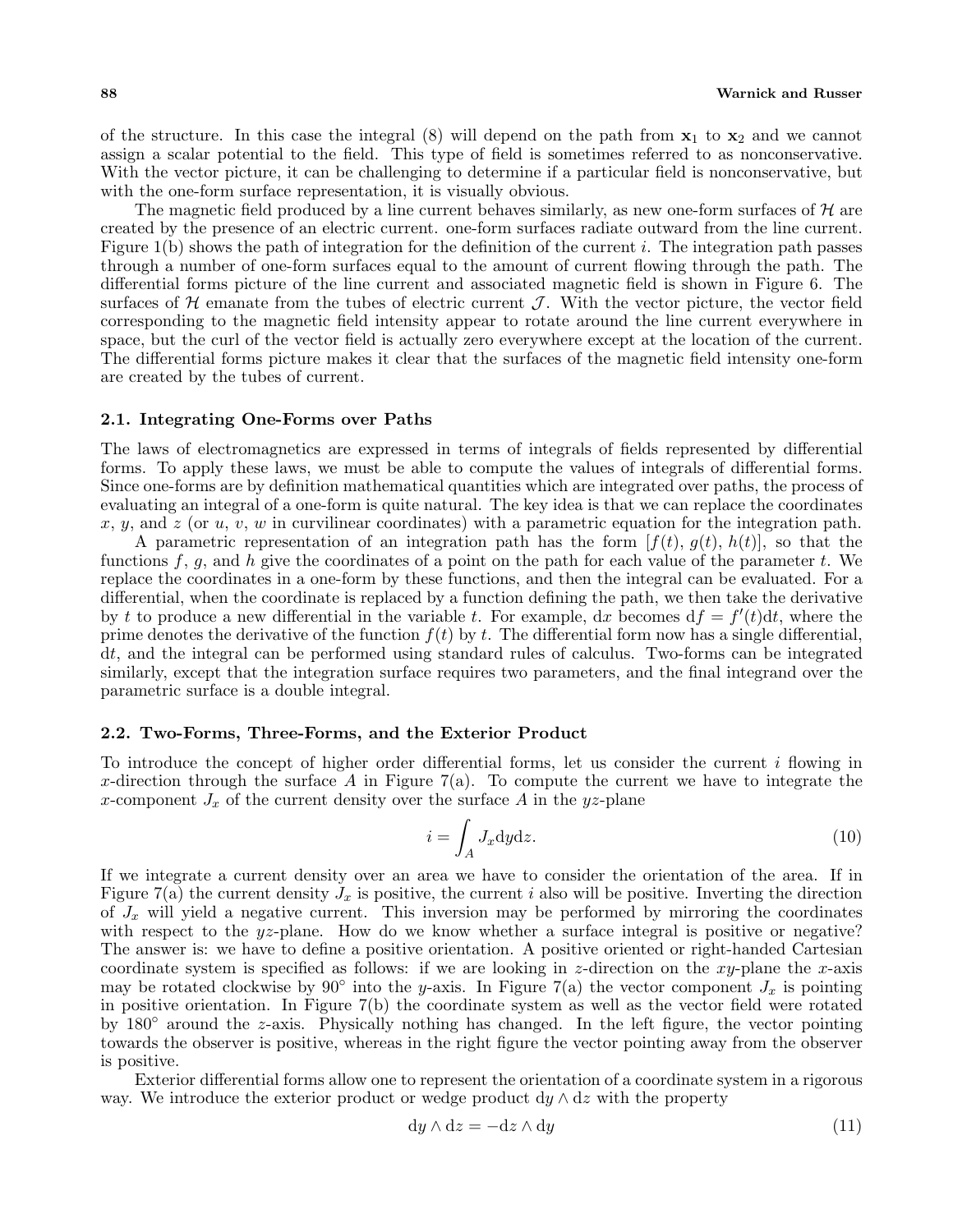

Figure 7. The orientation of an area.

An exterior differential form is the exterior product of differential forms. Exterior differential forms consisting wedge products of two differentials or sums of such products are called two-forms. We may decide either  $dy \wedge dz = dy dz$  or  $dy \wedge dz = -dy dz$ . Deciding that

$$
dy \wedge dz = dy dz \tag{12}
$$

assigns to  $dy \wedge dz$  the positive orientation and to  $dz \wedge dy$  the negative orientation. The integral (10) can now be written in the orientation-independent form

$$
i = \int_{A} J_x \, \mathrm{d}y \wedge \mathrm{d}z \tag{13}
$$

Physically, a two-form is a quantity which is integrated over a two-dimensional surface. A quantity representing flow of a fluid, for example, has units of flow rate per area, and would be integrated over a surface to find the total flow rate through the surface. Similarly, the integral of electric flux density over a surface is the total flux through the surface, which has units of charge. A general two-form  $C$  is written as

$$
C = C_1 dy \wedge dz + C_2 dz \wedge dx + C_3 dx \wedge dy. \tag{14}
$$

For convenience, we usually use the antisymmetry of the exterior product to put the differentials of two-forms into right cyclic order, as in (14).

We can use the exterior product to create differential forms of higher order as well. An exterior differential form of order p is called a p-form and has p differentials in each term. In n-dimensional space the order of a differential form may assume values  $0, \ldots, n$ . In differential form notation a clear distinction between scalars, pseudoscalars, polar vectors and axial vectors is made. Scalars are represented by zero-forms, pseudoscalars by three-forms, polar vectors by one-forms and axial vectors by two-forms. For a p-form  $\mathcal U$  and a q-form  $\mathcal V$  the commutation relation for the exterior product is

$$
\mathcal{U} \wedge \mathcal{V} = (-1)^{p+q+1} \mathcal{V} \wedge \mathcal{U}
$$
\n<sup>(15)</sup>

Figure 8 shows the fundamental 1-, 2- and three-forms in Cartesian coordinates.



Figure 8. The fundamental (a) one-form, (b) two-form, (c) three-form in Cartesian coordinates.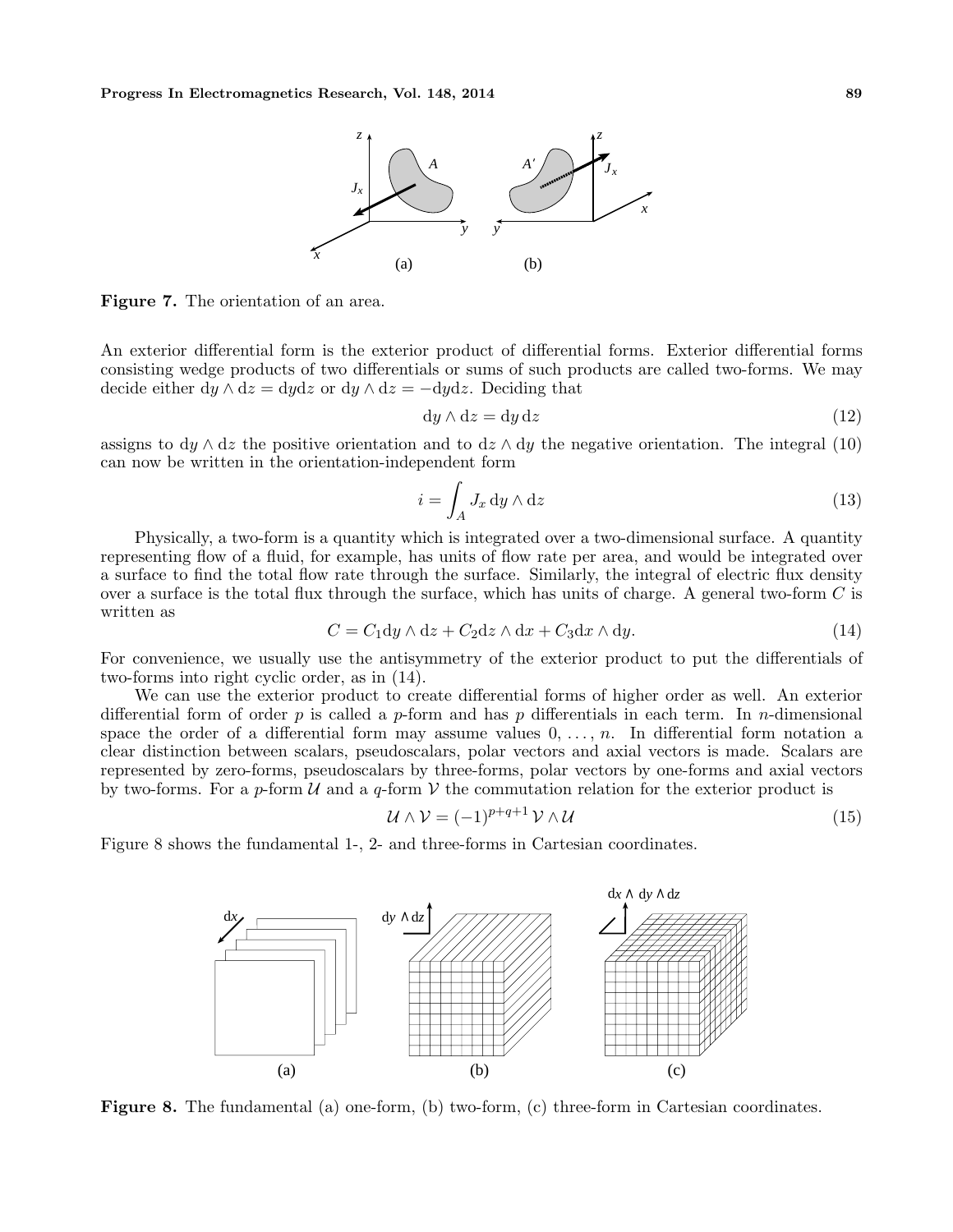## 2.3. Current Density Two-Form

We can describe the flow of current in a conductor by a current density vector field  $J(x)$  =  $[J_x(\mathbf{x}), J_y(\mathbf{x}), J_z(\mathbf{x})]^T$ . The current flows along the current density field lines going through the boundary  $∂A$  of the area  $A$  as shown in Figure 9. In the differential forms representation, the current is depicted as tubes of flow. Figure 4(b) shows the tube representation of a two-form. The two-form is visualized as a bundle of tubes carrying the current. Each tube carries a unit amount of current, and the current density is inversely proportional to the cross-sectional area of the tubes. Figure 8(b) shows the tube representations of the fundamental two-form dy  $\wedge$  dz. The tubes are made up of the one-form surfaces of dy and dz.



Figure 9. Current flow.

If the surface  $S$  is an arbitrarily oriented curved surface in three-dimensional space and the current density vector has the x-, y- and z-components  $J_x$ ,  $J_y$  and  $J_z$ , the total current flowing through S is

$$
i = \int_{S} J_x \mathrm{d}y \wedge \mathrm{d}z + J_y \mathrm{d}z \wedge \mathrm{d}x + J_z \mathrm{d}x \wedge \mathrm{d}y. \tag{16}
$$

The first term of the integrand concerns the integration of the x-component of the current density over the projection of the surface S on the  $yz$ -plane and so forth.

Let us introduce the current density two-form  $\mathcal J$ 

$$
\mathcal{J} = J_x \mathrm{d}y \wedge \mathrm{d}z + J_y \mathrm{d}z \wedge \mathrm{d}x + J_z \mathrm{d}x \wedge \mathrm{d}y \tag{17}
$$

The total current i flowing through  $S$  may be expressed in a compact notation as the integral of the differential form  $\mathcal J$ 

$$
i = \int_{S} \mathcal{J} \tag{18}
$$

The dimension of the current density differential form  $\mathcal J$  is A. The electric flux density two-form  $\mathcal D$  has the dimension As, and the magnetic flux density two-form  $\beta$  has the dimension Vs. These differential forms represent the current or the flux through an infinitesimal area element.

## 2.4. Charge Density Three-Form

The electric charge q is given by the volume integral of the electric charge density  $\rho$ . For the electric charge density we introduce the electric charge density three-form

$$
Q = \rho dx \wedge dy \wedge dz \tag{19}
$$

Figure 4(c) shows the graphic visualization of a three-form by subdividing the volume into cells. The cell volume is inversely proportional to the charge density. The charge density form Q with the dimension As represents the charge in an infinitesimal volume element. We obtain the total charge  $q$  by performing the volume integral over the three-form Q:

$$
q = \int_{V} \mathcal{Q} \tag{20}
$$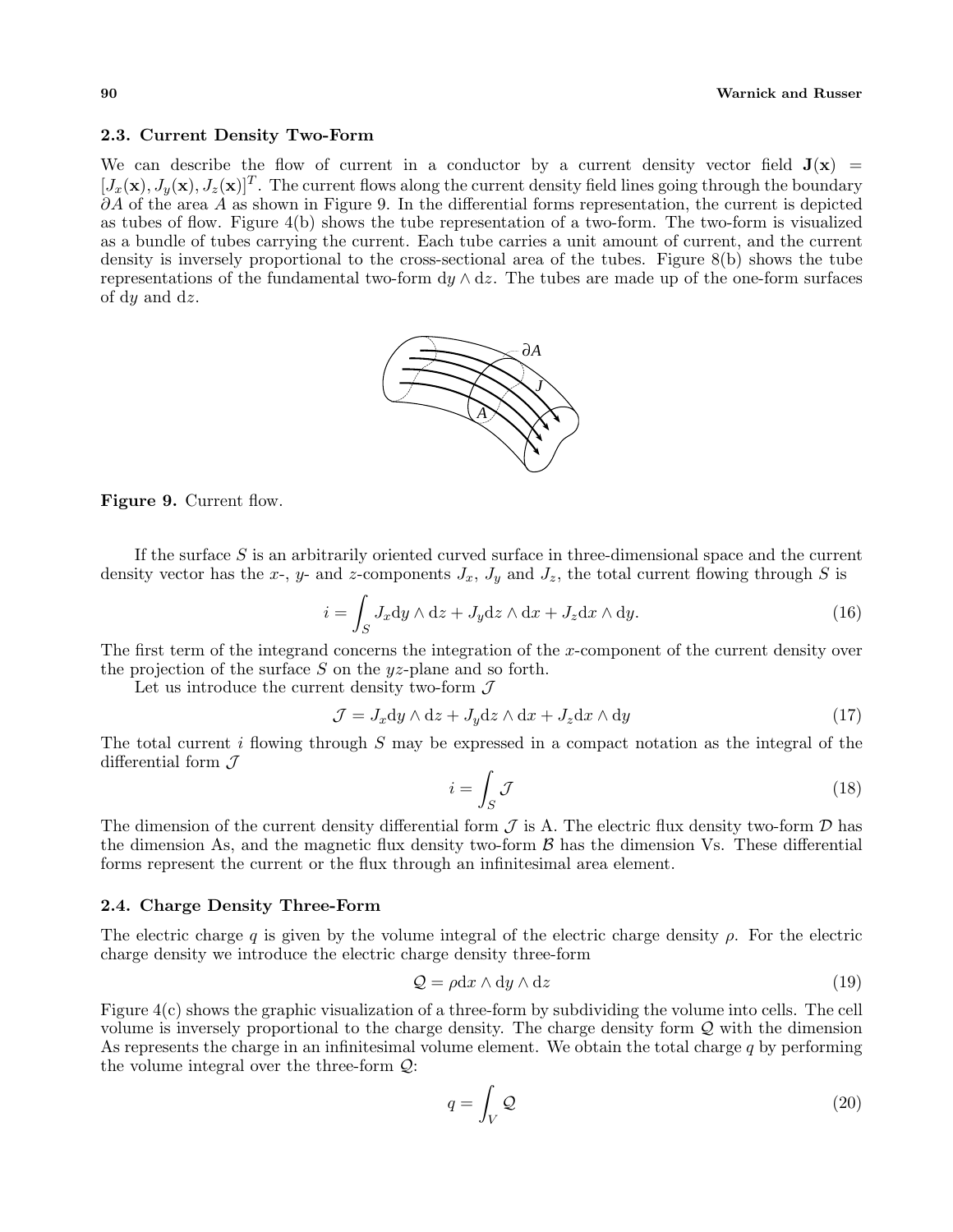#### 2.5. Electromagnetic Fields and Sources

Tables 1 and 2 summarize the p-forms that describe key electromagnetic field and source quantities. The electric and magnetic fields are represented by both a one-form and a two-form. The one-form and two-form representations capture different physical properties of the field. The one-form represents the energy picture and shows the change in potential energy as a test charge moves across the one-form surfaces. The two-form shows the flux of the field that extends from positive charges to negative charges.

Table 1. Differential forms that represent electromagnetic fields and sources with units and the corresponding vector quantities.

| Quantity                 | Form          | Type       | Units | Vector/Scalar |
|--------------------------|---------------|------------|-------|---------------|
| Electric Field Intensity | E             | one-form   |       | E             |
| Magnetic Field Intensity | H             | one-form   |       | н             |
| Electric Flux Density    | D             | two-form   |       |               |
| Magnetic Flux Density    | B             | two-form   | Wb    | В             |
| Electric Current Density | $\mathcal{T}$ | two-form   | А     | . I           |
| Electric Charge Density  | O             | three-form |       | D             |

Table 2. Differential forms of electromagnetism expanded in components.

 $\mathcal{E} = E_x \, dx + E_y \, dy + E_z \, dz$  $\mathcal{H} = H_x \, dx + H_y \, dy + H_z \, dz$  $\mathcal{D} = D_x \, dy \wedge dz + D_y \, dz \wedge dx + D_z \, dx \wedge dy$  $\mathcal{B} = B_x \, dy \wedge dz + B_y \, dz \wedge dx + B_z \, dx \wedge dy$  $\mathcal{J} = J_x \, dy \wedge dz + J_y \, dz \wedge dx + J_z \, dx \wedge dy$  $S = S_x dy \wedge dz + S_y dz \wedge dx + S_z dx \wedge dy$  $Q = \rho \, dx \wedge dy \wedge dz$ 

#### 2.6. Hodge Star Operator and the Constitutive Relations

Since the electric field intensity  $\mathcal E$  and the electric flux density  $\mathcal D$  represent the same field, it is clear that there must be some relationship between  $\mathcal E$  and  $\mathcal D$ . This relationship is expressed using the Hodge star operator. Simply stated, the star operator works by taking a differential form and converting it to a new form with the "missing" differentials. For one-forms and two-forms,

$$
\star dx = dydz, \quad \star dydz = dx
$$
  

$$
\star dy = dzdx, \quad \star dzdx = dy
$$
  

$$
\star dz = dxdy, \quad \star dxdy = dz
$$

The one-form  $\mathcal A$  and the two-form  $\star\mathcal A$  are both dual to the same vector. The star operator applied twice is the identity operator, so that  $\star \star A = A$  for any form A.

The star operator has a simple graphical interpretation. Considering the fundamental one-form  $dx$ , the surfaces of  $dx$  are perpendicular to the x direction. Applying the star operator gives  $dydz$ , which has tubes in the x direction, so that the surfaces of dx are perpendicular to the tubes of  $\star$ dx. In general, the star operator acting on one-forms and two-forms converts surfaces into perpendicular tubes and tubes into perpendicular surfaces. This is illustrated in Figure 10.

The relation between the electric field intensity one-form  $\mathcal E$  and the electric flux density  $\mathcal D$  depends on the material properties of the medium and the metric properties of space. In an isotropic medium, the electric field intensity vector and the flux density vector are proportional, and it is not always clear why the two different quantities are needed for the electric field. With differential forms notation,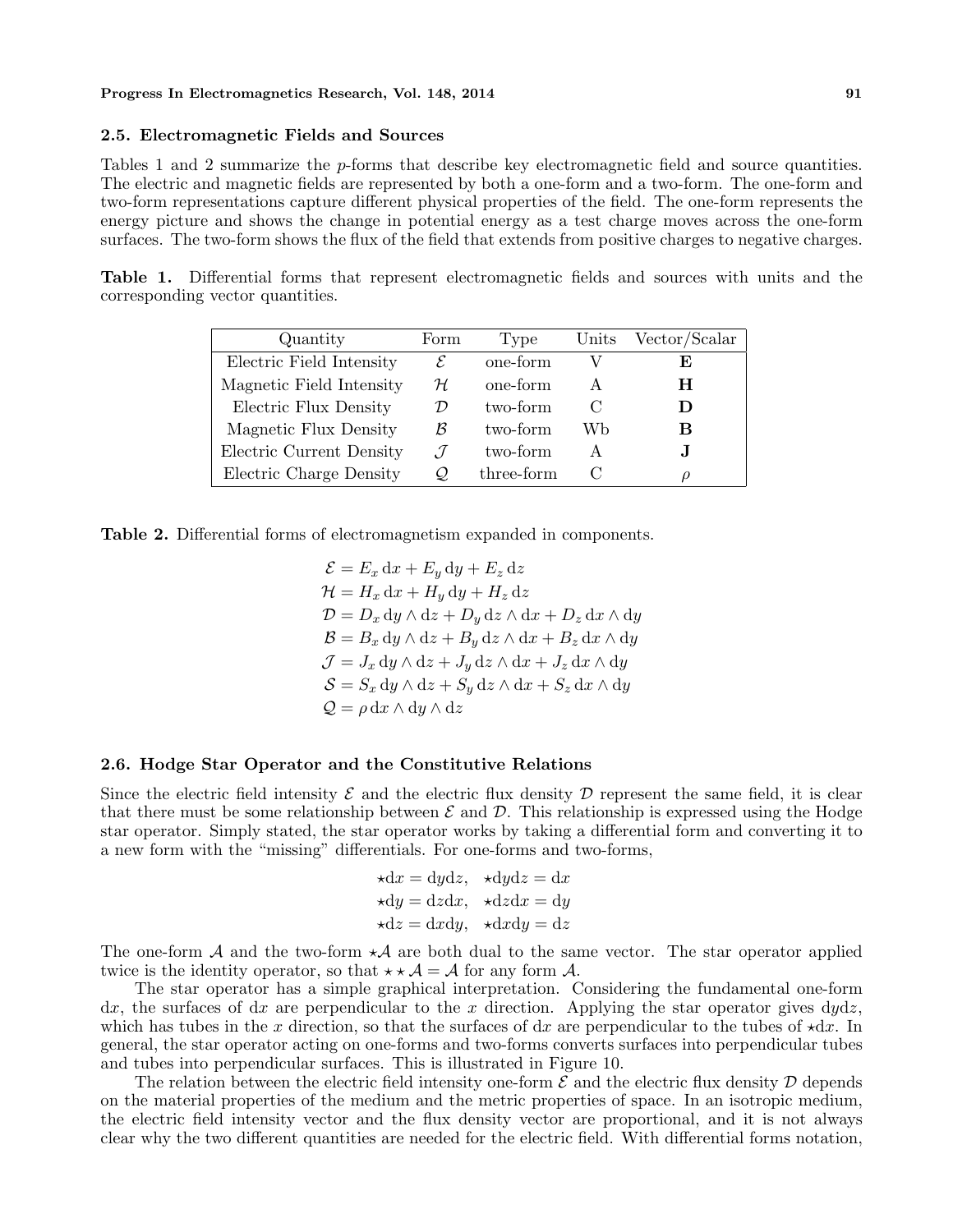

Figure 10. The star operator converts one-form surfaces into perpendicular two-form tubes.

field intensity and flux density are represented by different mathematical objects. The mathematical relationship between  $\mathcal E$  and  $\mathcal D$  is known as a constitutive relation. The constitutive relation is written using the Hodge star operator as

$$
\mathcal{D} = \epsilon \star \mathcal{E} \tag{21}
$$

where  $\epsilon$  is the permittivity of a medium. The permittivity  $\epsilon$  accounts for the material properties whereas the Hodge operator  $\star$  accounts for the metric properties of the space or the chosen coordinate system, respectively. This equation shows that surfaces of  $\mathcal E$  yield perpendicular tubes of D (see Figure 10). The constant scales the sizes of the tubes without changing their direction. The magnetic field constitutive relation is

$$
\mathcal{B} = \mu \star \mathcal{H}.\tag{22}
$$

where  $\mu$  is the permeability of the medium. The differential forms notation helps to elucidate why two different representations are used for one physical field. With vector notation, flux and field intensity are both vectors, but with differential forms, they become one-forms and two-forms, with different geometrical representations and physical interpretations.

## 3. MAXWELL'S EQUATIONS IN INTEGRAL FORM

The integral form of Maxwell's equations is given by:

$$
\oint_{\partial S} \mathcal{H} = \frac{\mathrm{d}}{\mathrm{d}t} \int_{S} \mathcal{D} + \int_{S} \mathcal{J}, \qquad \text{Ampère's Law} \tag{23}
$$

$$
\oint_{\partial S} \mathcal{E} = -\frac{\mathrm{d}}{\mathrm{d}t} \int_{S} \mathcal{B}, \qquad \qquad \text{Faraday's Law} \tag{24}
$$

$$
\oint_{\partial V} \mathcal{B} = 0,
$$
\nMagnetic Flux Continuity\n
$$
\oint_{\partial V} \mathcal{D} = \int_{V} \mathcal{Q}.
$$
\n(Gauss' Law\n(26)

Ampère's law relates current to magnetic field. It states that the sum of conduction and displacement currents through an area S equals the magnetic tension around the boundary  $\partial S$ . Faraday's law relates the magnetic flux to the electric field. It says that the time derivative of the magnetic flux through an area S equals the electric tension around the boundary  $\partial S$ . Both equations are tied together via the constitutive equations relating flux densities to field intensities.

#### 3.1. Point Charge

As a simple example of the application of Maxwell's laws in integral form, we consider the electric flux produced by a point charge. The tubes of flux from a point charge Q extend out radially from the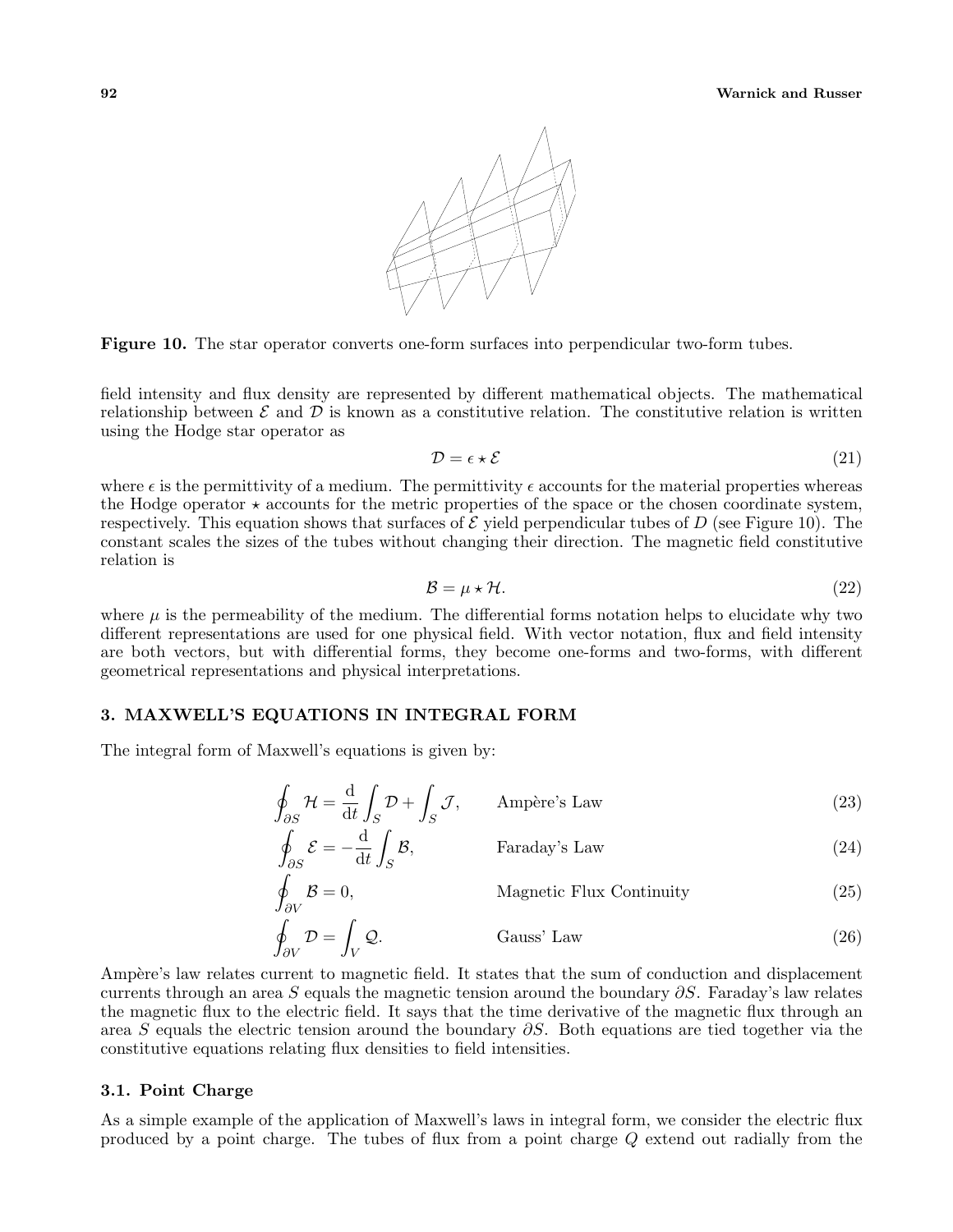

**Figure 11.** Electric flux density due to a point charge. Tubes of  $D$  extend out radially from the charge.

charge (Figure 11). Thus, the flux density two-form D has to be a multiple of the differentials  $d\theta d\phi$  in the spherical coordinate system. The tubes of  $d\theta d\phi$  are denser near the poles  $\theta = 0$  and  $\theta = \pi$  than at the equator. We need to include the correction factors  $r^2 \sin \theta$  to have tubes with the same density everywhere in space. Thus,  $\mathcal D$  has the form

$$
\mathcal{D} = D_0 r^2 \sin \theta d\theta d\phi \tag{27}
$$

where  $D_0$  is a constant.

To apply Gauss law, we will choose the surface S to be a sphere around the charge. The right-hand side is

$$
\int_{V} \mathcal{Q} = Q \tag{28}
$$

where  $V$  is the volume inside the sphere. The left-hand side is

$$
\int_{S} \mathcal{D} = \int_0^{2\pi} \int_0^{\pi} D_0 r^2 \sin \theta d\theta d\phi = 4\pi r^2 D_0.
$$

By Gauss's law, we know that  $4\pi r^2D_0=Q$ . Solving for  $D_0$  and substituting into (27), we obtain

$$
\mathcal{D} = \frac{Q}{4\pi} \sin\theta d\theta d\phi \tag{29}
$$

for the electric flux density due to the point charge. Since  $4\pi$  is the total amount of solid angle for a sphere and  $\sin \theta d\theta d\phi$  is the differential element of solid angle, this expression implies that the amount of flux per solid angle is the same at any distance from the charge.

## 4. THE EXTERIOR DERIVATIVE

In this section, we define the exterior derivative operator, which will allow us to express Maxwell's laws as differential equations. This operator has the symbol  $d$ , and acts on a  $p$ -form to produce a new form with degree  $p + 1$ . This  $(p + 1)$ -form characterizes the spatial variation of the p-form.

The exterior derivative operator can be written as

$$
d = \left(\frac{\partial}{\partial x} dx + \frac{\partial}{\partial y} dy + \frac{\partial}{\partial z} dz\right) \wedge \tag{30}
$$

The d operator is similar to a one-form, except that the coefficients are partial derivative operators instead of functions. When this operator is applied to a differential form, the derivatives act on the coefficients of the form, and the differentials combine with those of the form according to the properties of the exterior product.

The sum and product rules for exterior differentiation are:

$$
d(\mathcal{U} + \mathcal{V}) = d\mathcal{U} + d\mathcal{V},\tag{31a}
$$

$$
d(\mathcal{U} \wedge \mathcal{V}) = d\mathcal{U} \wedge \mathcal{V} + (-1)^{(\deg \mathcal{U})} \mathcal{U} \wedge d\mathcal{V}.
$$
 (31b)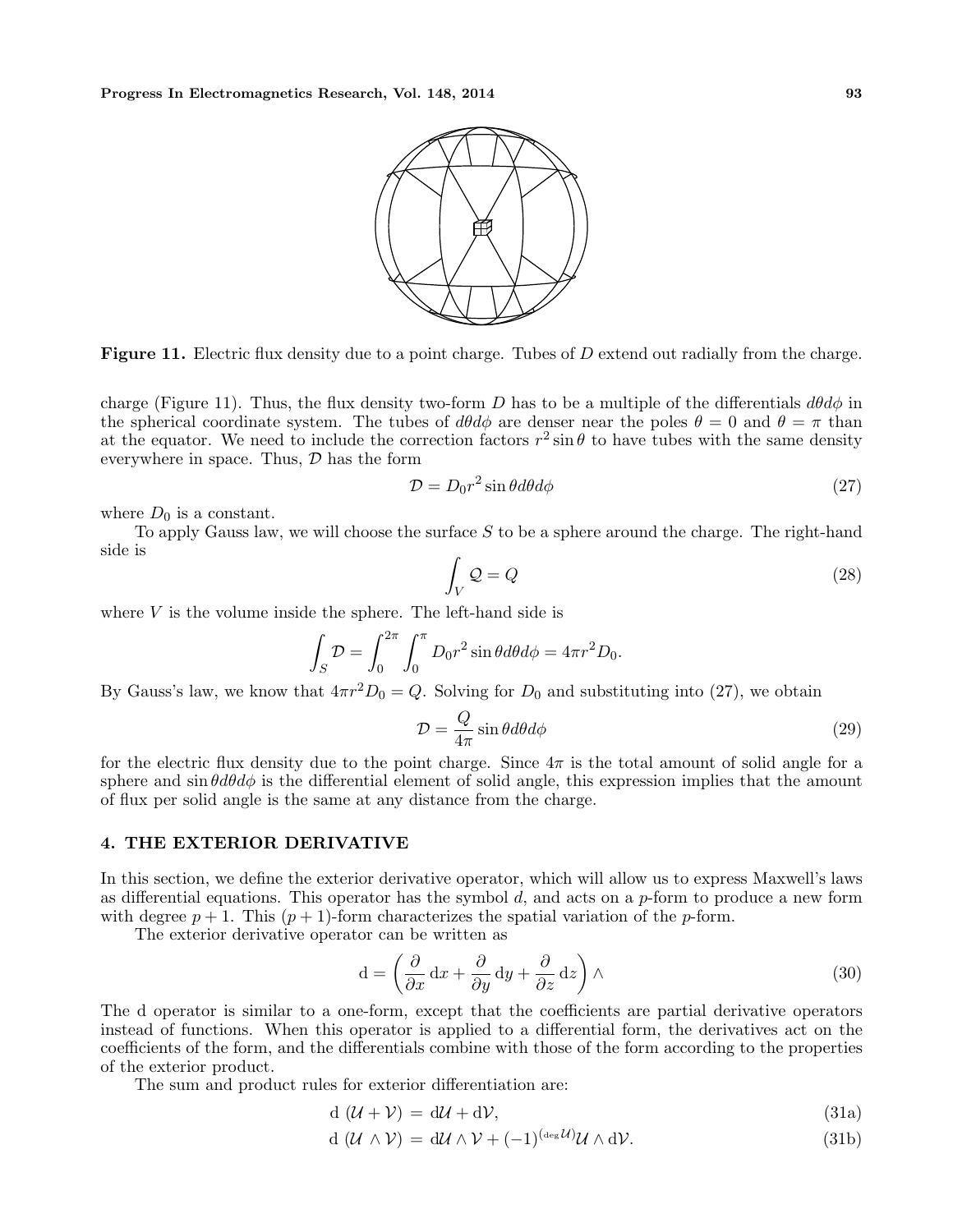The exterior derivatives of p-forms are

zero-form:  
\n
$$
df(\mathbf{x}) = \frac{\partial f}{\partial x} dx + \frac{\partial f}{\partial y} dy + \frac{\partial f}{\partial z} dz,
$$
\none-form:  
\n
$$
d\mathcal{U}(\mathbf{x}) = \left(\frac{\partial U_z}{\partial y} - \frac{\partial U_y}{\partial z}\right) dy \wedge dz + \left(\frac{\partial U_x}{\partial z} - \frac{\partial U_z}{\partial x}\right) dz \wedge dx + \left(\frac{\partial U_y}{\partial x} - \frac{\partial U_x}{\partial y}\right) dx \wedge dy,
$$
\ntwo-form:  
\n
$$
d\mathcal{V}(\mathbf{x}) = \left(\frac{\partial V_x}{\partial x} + \frac{\partial V_y}{\partial y} + \frac{\partial V_z}{\partial z}\right) dx \wedge dy \wedge dz,
$$
\nthree-form:  
\n
$$
d\mathcal{Q}(\mathbf{x}) = 0.
$$

Computing exterior derivatives is straightforward. One takes the partial derivative of a differential form by x and adds the differential dx from the left, repeats for y and z, and adds the three results. This process is very similar to implicit differentiation, except that one must combine new differentials with existing differentials using the exterior product. When taking the exterior derivative of a one-form or two-form, some terms may drop out due to repeated differentials. Table 3 shows the correspondence between several vector derivative and exterior derivative operations.

Table 3. Differential operators.

|                           | Vector Differential Operator Exterior Differential Operator |  |
|---------------------------|-------------------------------------------------------------|--|
| $\operatorname{grad} f$   | df                                                          |  |
| $\operatorname{curl} A$   | $d\mathcal{A}$                                              |  |
| $div \, \mathbf{B}$       | $d\mathcal{B}$                                              |  |
| curl grad $f = 0$         | $\mathrm{d}\mathrm{d}f=0$                                   |  |
| div curl $\mathbf{A} = 0$ | $d dA = 0$                                                  |  |
| div grad f                | $d \star df$ or $\star d \star df$                          |  |
| curl curl $A$             | $d \star d\mathcal{A}$ or $\star d \star d\mathcal{A}$      |  |

# 5. POINCARÉ'S LEMMA

A form V for which  $dV = 0$  is said to be closed, and a form V for which  $V = dU$  is said to be exact. For differential forms the statement  $V = dU$  implies  $dV = 0$ . The relation

$$
dd\mathcal{U} = 0\tag{32}
$$

may be verified easily. In conventional vector notation this corresponds to curl grad  $= 0$  and  $\text{div}\,\text{curl} = 0$ . All exact forms are closed. However it may also be shown that all closed forms are exact. Poincaré's lemma states that

$$
d\mathcal{V} = 0 \quad \Leftrightarrow \quad \mathcal{V} = d\mathcal{U}.\tag{33}
$$

If a differential form has zero exterior derivative, then it is itself the exterior derivative of another form.

# 6. STOKES' THEOREM

In (23) and (24) line integrals over the boundary of the surface A are related to surface integrals over A. Figure 12(a) shows the relation between the orientation of the area A and the boundary  $\partial A$ . The line integral over the closed contour  $\partial A$  is called circulation. In (25) and (26) the surface integrals are performed over the boundary  $\partial V$  of the volume V. Figure 12(b) shows the orientation of the boundary surface  $\partial V$ . The Stokes' theorem relates the integration of a p-form U over the closed p-dimensional boundary  $\partial V$  of a  $(p+1)$ -dimensional volume V to the volume integral of dU over V via

$$
\oint_{\partial V} \mathcal{U} = \int_{V} d\mathcal{U}.\tag{34}
$$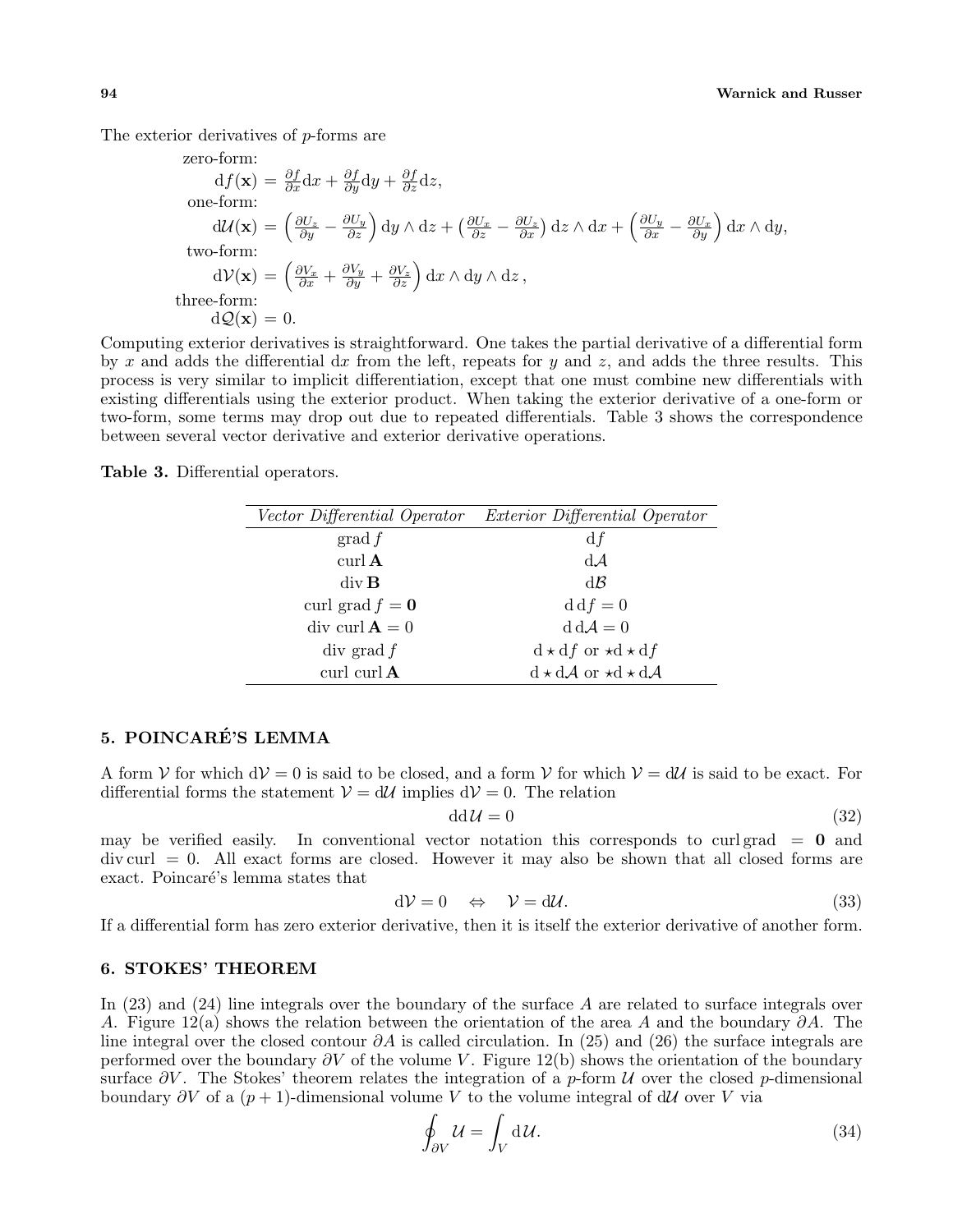

**Figure 12.** (a) Area A with boundary  $\partial A$  and (b) volume V with boundary  $\partial V$ .



**Figure 13.** Stokes theorem for  $\mathcal{U}$  a one-form. (a) The loop  $\partial V$  pierces three of the surfaces of  $\mathcal{U}$ . (b) Three tubes of d $\mathcal{U}$  pass through a surfaces V bounded by the loop  $\partial V$ .

Figure 14. Stokes theorem for  $U$  a two-form. (a) Four tubes of  $U$  pass through the closed, rectangular surface  $\partial V$ . (b) Four boxes of the three-form  $d\mathcal{U}$  lie inside the surface.

This summarizes the Stokes' theorem and the Gauss' theorem of conventional vector notation.

The property of Stokes' theorem to relate the integration of a p-form over a closed boundary of a volume to the integration of the exterior derivative of the  $p$ -form over the volume enclosed by that boundary yields an interesting geometric interpretation of Poincaré's lemma: since a boundary has no

boundary the iterated application of the exterior derivative yields zero value.<br>If U is a zero-form, then Stokes' theorem states that  $\int_a^b dU = f(b) - f(a)$ . This is the fundamental theorem of calculus. If U is a one-form, then  $\partial V$  has to be a closed path. V is a surface that has the path as its boundary. Graphically, Stokes' theorem says that the number of surfaces of  $U$  pierced by the path is equal to the number of tubes of the two-form  $d\mathcal{U}$  that pass through the path (Figure 13).

If  $U$  is a two-form, then  $\partial V$  is a closed surface and V is the volume inside it. Stokes' theorem requires that the number of tubes of U that cross the surface is equal to the number of boxes of  $dU$ inside the surface, as shown in Figure 14.

## 7. CURVILINEAR COORDINATES

In exterior calculus the field equations may be formulated without reference to a specific coordinate system. Depending on the problem the choice of a specific coordinate system may simplify the problem solution considerably. We introduce an orthogonal curvilinear coordinate system

$$
u = u(x, y, z), \quad v = v(x, y, z), \quad w = w(x, y, z).
$$
\n(35)

The coordinate curves are obtained by setting two of the three coordinates  $u, v, w$  constant. Coordinate surfaces are defined by setting one of the three coordinates constant. In an orthogonal coordinate system in any point (except singular points) of the space the three coordinate curves are orthogonal. The same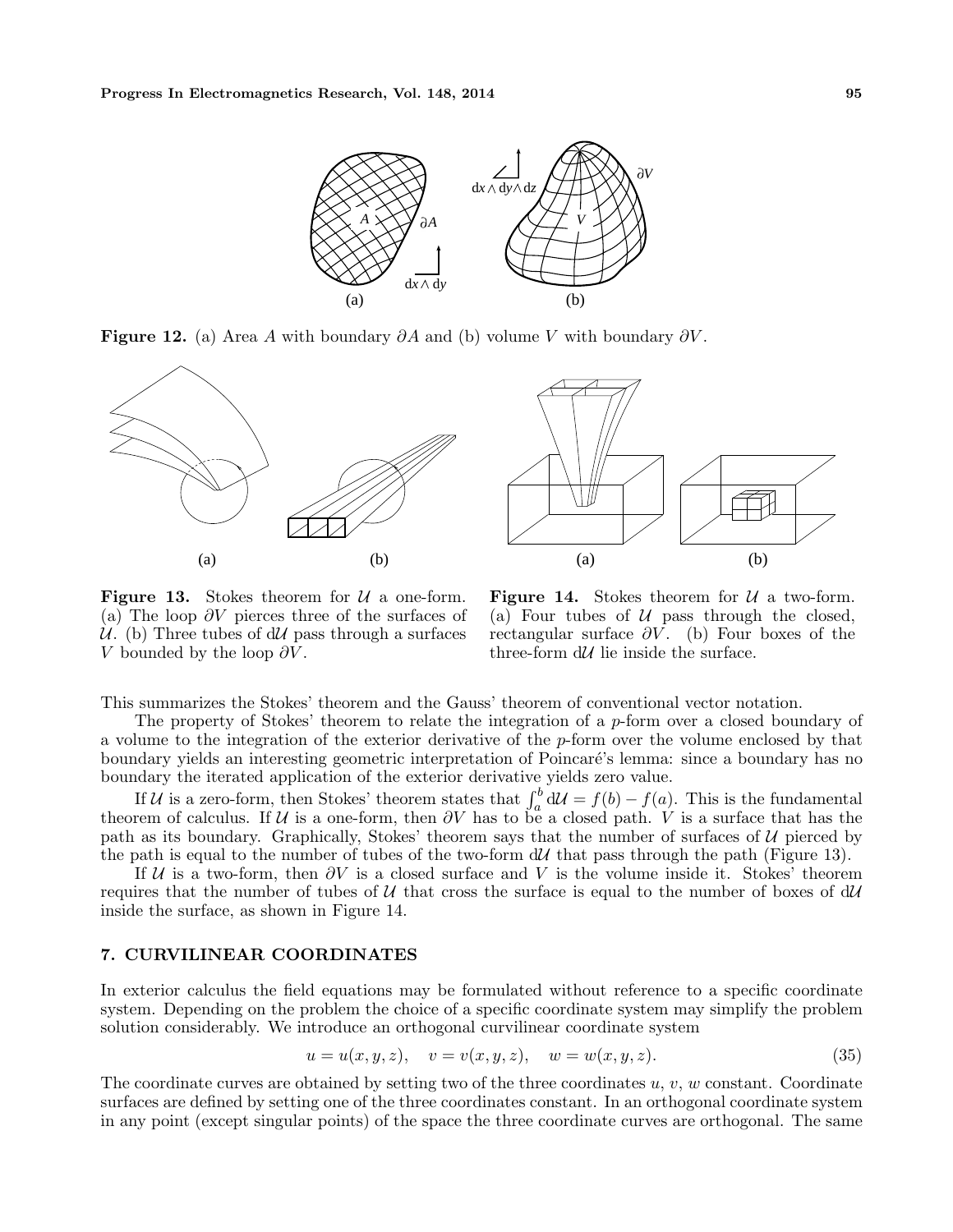holds for the three coordinate surfaces going through any point. The differentials  $dx$ ,  $dy$ ,  $dz$  by the differentials du, dv, dw are related to

$$
dx = \frac{\partial x}{\partial u} du + \frac{\partial x}{\partial v} dv + \frac{\partial x}{\partial w} dw,
$$
\n(36)

$$
dy = \frac{\partial y}{\partial u} du + \frac{\partial y}{\partial v} dv + \frac{\partial y}{\partial w} dw,
$$
\n(37)

$$
dz = \frac{\partial z}{\partial u} du + \frac{\partial z}{\partial v} dv + \frac{\partial z}{\partial w} dw.
$$
 (38)

The rules for transformation of the Cartesian basis two-forms  $dx \wedge dy$ ,  $dy \wedge dz$ ,  $dz \wedge dx$  and the Cartesian basis three-form  $dx \wedge dy \wedge dz$  follow directly from the above equations by applying the rules of the exterior product. Using the metric coefficients  $g_1, g_2$  and  $g_3$ 

$$
g_1^2 = \frac{\partial \mathbf{x}}{\partial u} \cdot \frac{\partial \mathbf{x}}{\partial u}, \quad g_2^2 = \frac{\partial \mathbf{x}}{\partial v} \cdot \frac{\partial \mathbf{x}}{\partial v}, \quad g_3^2 = \frac{\partial \mathbf{x}}{\partial w} \cdot \frac{\partial \mathbf{x}}{\partial w}
$$
(39)

we introduce the unit one-forms

$$
s_1 = g_1 du, \quad s_2 = g_2 dv, \quad s_3 = g_3 dw.
$$
 (40)

The integral of  $s_1 = g_1 du$  along any path with v and w constant yields the length of the path.

For the curvilinear unit differentials the Hodge star operator is

$$
\star f = fs_1 \wedge s_2 \wedge s_3 ,
$$
  
\n
$$
\star (A_u s_1 + A_v s_2 + A_w s_3) = A_u s_2 \wedge s_3 + A_v s_3 \wedge s_1 + A_w s_1 \wedge s_2,
$$
  
\n
$$
\star (A_u s_2 \wedge s_3 + A_v s_3 \wedge s_1 + A_w s_1 \wedge s_2) = A_u s_1 + A_v s_2 + A_w s_3,
$$
  
\n
$$
\star (fs_1 \wedge s_2 \wedge s_3) = f.
$$
\n(41)

The application of the Hodge operator fully accounts for the metric properties of the used coordinate system. In contrast to this the exterior derivative is independent of the metric. This is a substantial advantage of exterior calculus.

## 7.1. Cylindrical Coordinates

In the cylindrical coordinate system, a point in space is specified by the radial distance of its x, y coordinates  $\rho = \sqrt{x^2 + y^2}$ , angle from the  $+x$  axis in the x-y plane  $\phi$ , and height in the z direction. The differentials of the cylindrical coordinate system are  $d\rho$ ,  $d\phi$  and dz. To convert forms into unit vectors, the angular differential  $d\phi$  must be made into a unit differential  $\rho d\phi$ . One-forms correspond to vectors by the rules

$$
d\rho \leftrightarrow \hat{\rho}
$$
  
\n
$$
\rho d\phi \leftrightarrow \hat{\phi}
$$
  
\n
$$
dz \leftrightarrow \hat{z}
$$

Figure 15 shows the pictures of the differentials of the cylindrical coordinate system. The two-forms can be obtained by superimposing these surfaces. Tubes of  $dz \wedge d\rho$ , for example, are square donut-shaped and point in the  $\phi$  direction.

In curvilinear coordinates, differentials must be converted to unit differentials before the star operator is applied. The star operator in cylindrical coordinates acts as follows:

$$
\star d\rho = \rho d\phi \wedge dz
$$

$$
\star \rho d\phi = dz \wedge d\rho
$$

$$
\star dz = d\rho \wedge \rho d\phi
$$

so that  $\rho$  must be included with  $d\phi$  before the star operator can be applied to make it a two-form with unit differentials. Also,  $\star 1 = \rho d\rho d\phi dz$ . As with the rectangular coordinate system,  $\star \star = 1$ , so that this same table can be used to convert two-forms to one-forms.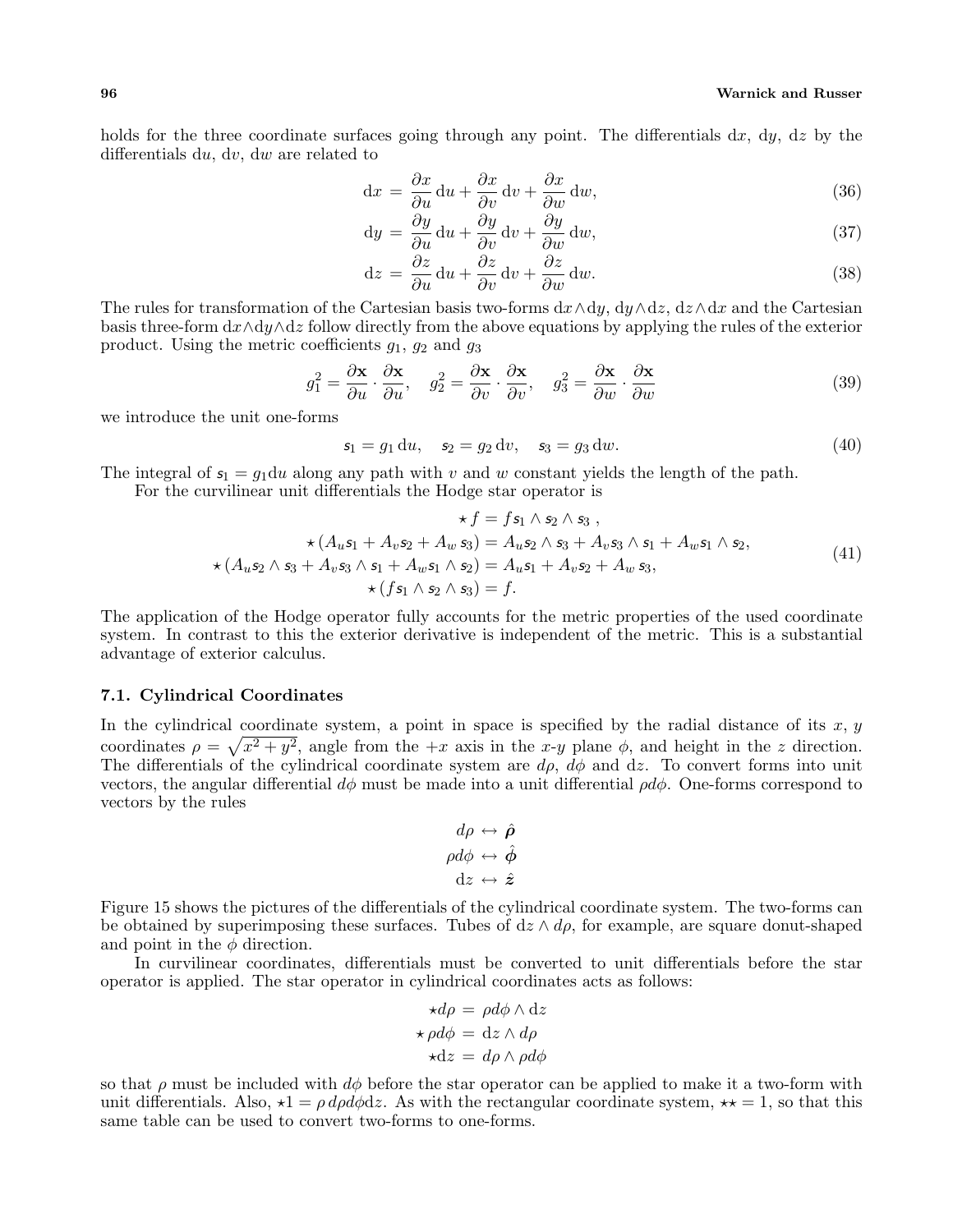



**Figure 15.** Surfaces of  $d\rho$ ,  $d\phi$  scaled by  $3/\pi$  and dz.

Figure 16. Unit differentials in cylindrical coordinates represented as faces of a differential volume.

# 7.2. Spherical Coordinates

In the spherical coordinate system, a point in space is specified by the radial distance from the origin  $r = \sqrt{x^2 + y^2 + z^2}$ , angle from the  $+x$  axis in the x-y plane  $\phi$ , and angle from the z axis  $\theta$ . The differentials of the spherical coordinate system are  $dr$ ,  $d\theta$  and  $d\phi$ . To convert forms into unit vectors, the angular differentials must be made into unit differentials  $r d\theta$  and r sin  $\theta d\phi$ . One-forms correspond to vectors by the rules

$$
dr \leftrightarrow \hat{r}
$$

$$
rd\theta \leftrightarrow \hat{\theta}
$$

$$
r \sin \theta d\phi \leftrightarrow \hat{\phi}
$$

Figure 17 shows the pictures of the differentials of the spherical coordinate system.

As in the cylindrical coordinate system, differentials of the spherical coordinate system must be converted to length elements before the star operator is applied. The star operator acts on one-forms and two-forms as follows:

$$
\star dr = r d\theta \wedge r \sin \theta d\phi
$$

$$
\star r d\theta = r \sin \theta d\phi \wedge dr
$$

$$
\star r \sin \theta d\phi = dr \wedge r d\theta
$$

Again,  $\star\star = 1$ , so that this table can be used to convert two-forms to one-forms. The star operator applied to one is  $r^2 \sin \theta dr d\theta d\phi$ .

#### 7.3. Exterior Derivative in Curvilinear Coordinates

Regardless of the particular coordinate system, the form of the exterior derivative operator remains the same. If the coordinates are  $(u, v, w)$ , the exterior derivative operator is

$$
\mathbf{d} = \left(\frac{\partial}{\partial u} du + \frac{\partial}{\partial v} \mathbf{d} + \frac{\partial}{\partial w} dw\right) \wedge \tag{42}
$$

In cylindrical coordinates,

$$
d = \left(\frac{\partial}{\partial \rho} d\rho + \frac{\partial}{\partial \phi} d\phi + \frac{\partial}{\partial z} dz\right) \wedge \tag{43}
$$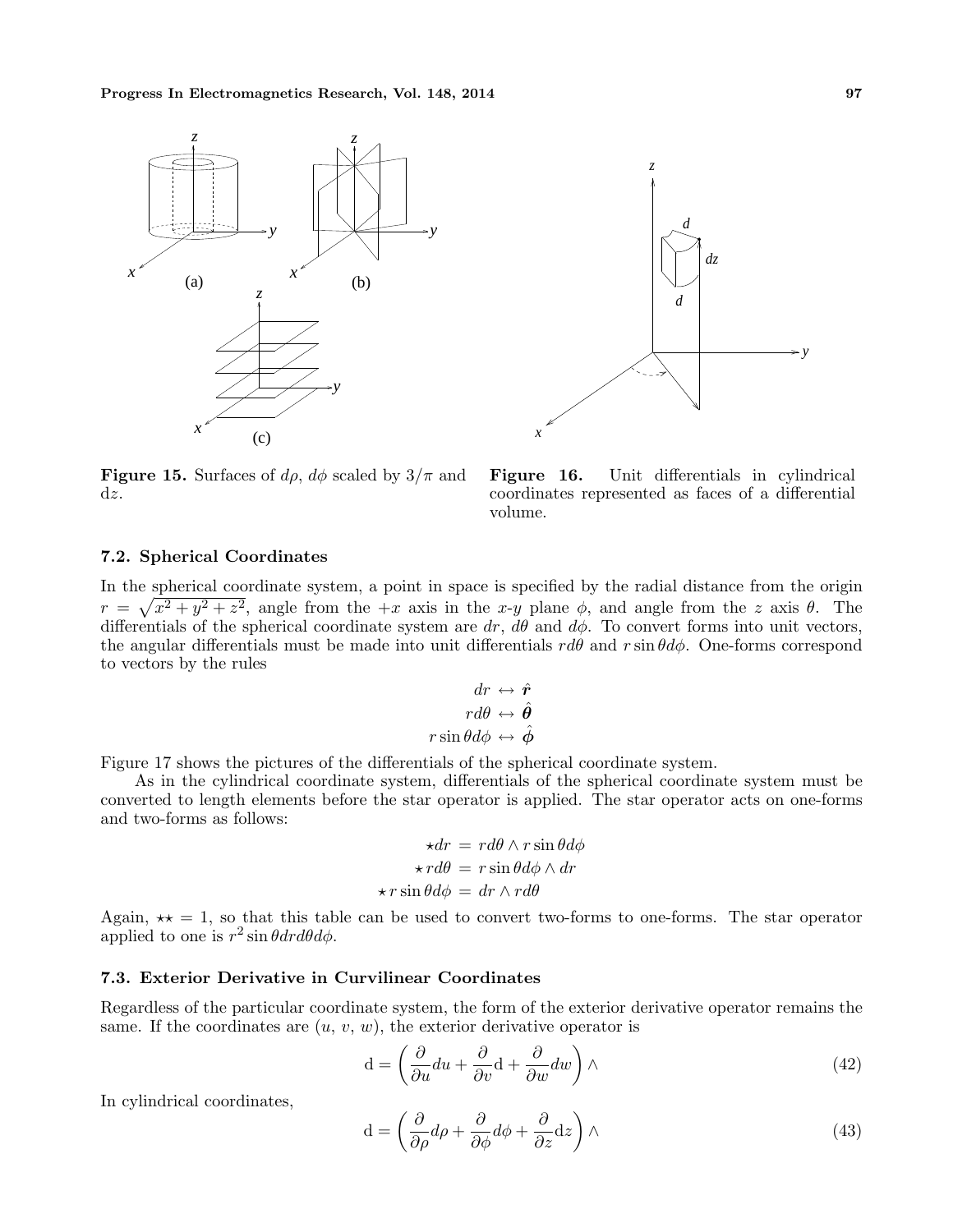



**Figure 17.** Surfaces of dr,  $d\theta$  scaled by  $10/\pi$  and  $d\phi$  scaled by  $3/\pi$ .

Figure 18. Unit differentials in spherical coordinates represented as faces of a differential volume.

which is the same as for rectangular coordinates but with the coordinates  $\rho$ ,  $\phi$ , z in the place of x, y, z. Note that the factor  $\rho$  associated with  $d\phi$  must be present when converting to vectors or applying the star operator, but is not found in the exterior derivative operator.

The exterior derivative in spherical coordinates is

$$
d = \left(\frac{\partial}{\partial r}dr + \frac{\partial}{\partial \theta}d\theta + \frac{\partial}{\partial \phi}d\phi\right)\wedge.
$$
 (44)

From these expressions, we see that computing exterior derivatives in a curvilinear coordinate system is no different from computing in rectangular coordinates.

# 8. MAXWELL'S EQUATIONS IN LOCAL FORM

Applying Stokes' theorem to the integral form of Maxwell's Equations (23) to (26) we obtain the differential representation of Maxwell's equations:

$$
d\mathcal{H} = \frac{\partial}{\partial t} \mathcal{D} + \mathcal{J}, \qquad \text{Ampère's Law} \tag{45}
$$

$$
d\mathcal{E} = -\frac{\partial}{\partial t} \mathcal{B}, \qquad \text{Faraday's Law} \tag{46}
$$

$$
d\mathcal{B} = 0, \qquad \text{Magnetic Flux Continuity} \tag{47}
$$
\n
$$
d\mathcal{D} = Q \tag{48}
$$

$$
d\mathcal{D} = \mathcal{Q}.
$$
 Gauss' Law (48)

Figure 19 shows the graphical representation of Maxwell's equations after Deschamps [51]. We have two groups of equations, namely Faraday's law and magnetic flux continuity on the left-hand side of the diagram and Ampére's law and Gauss' law on the right-hand side. Within each group exterior differentiation is metric-independent and increases the order of the respective p-forms. Both groups are related via the constitutive relations depending on the material properties and the coordinate metrics and either incrementing or decrementing the order of the respective  $p$ -forms.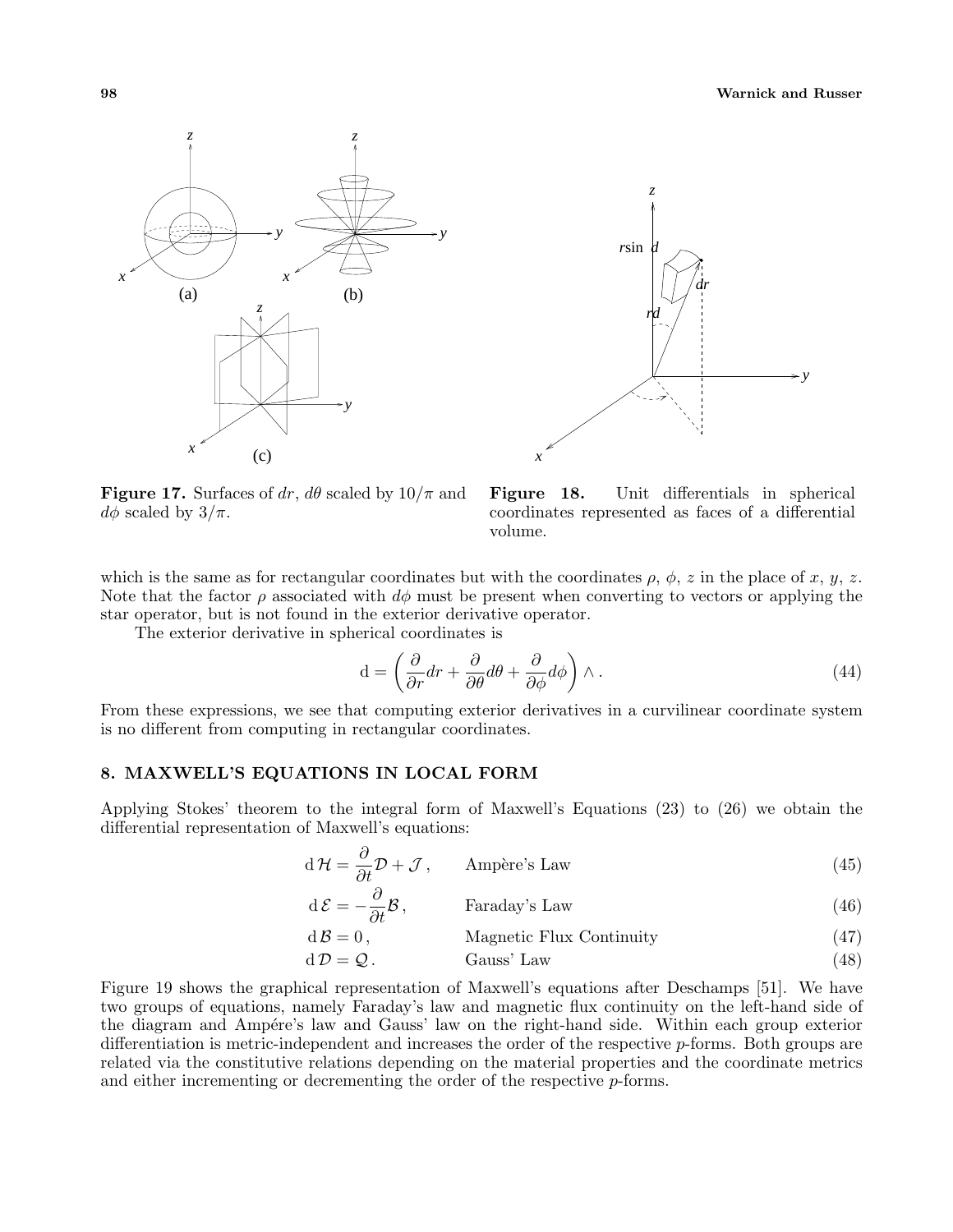

Figure 19. Graphical representation of Maxwells equations.

## 9. BOUNDARY CONDITIONS

If a magnetic field changes abruptly along some boundary surface, Maxwell's laws require that an electric current flow along the boundary to account for the step in field intensity. Similarly, Maxwell's laws restrict the possible discontinuity in the electric field at a boundary. In this section, we derive expressions for these boundary conditions on  $\mathcal{E}, \mathcal{H}, \mathcal{D}$ , and  $\mathcal{B}$ .

#### 9.1. Field Intensity

In this section, we derive boundary conditions for the electric and magnetic field intensity one-forms  $\mathcal E$ and  $H$ . As in Figure 20, we denote the magnetic field on one side of a boundary as  $H_1$ , and the field on the other side as  $\mathcal{H}_2$ . If we choose an Amperian contour with one side just above and the other just below the boundary, as shown in Figure 20, the left hand side of Ampere's law becomes

$$
\oint_C \mathcal{H} = \int_P (\mathcal{H}_1 - \mathcal{H}_2)
$$
\n(49)

in the limit as the width of the contour goes to zero and the sides of the contour meet each other along a common path P on the boundary. The right hand side is equal to the surface current flowing across the path  $P$ , so that

$$
\int_{P} (\mathcal{H}_1 - \mathcal{H}_2) = \int_{P} \mathcal{J}_s \tag{50}
$$





Figure 20. A discontinuity in the magnetic field above and below a boundary. The surface current flowing on the boundary can be found using an Amperian contour with infinitesimal width.

**Figure 21.** (a) The one-form  $\mathcal{H}_1 - \mathcal{H}_2$ . (b) The one-form  $\mathcal{J}_s$ , represented by lines on the boundary. Current flows along the lines.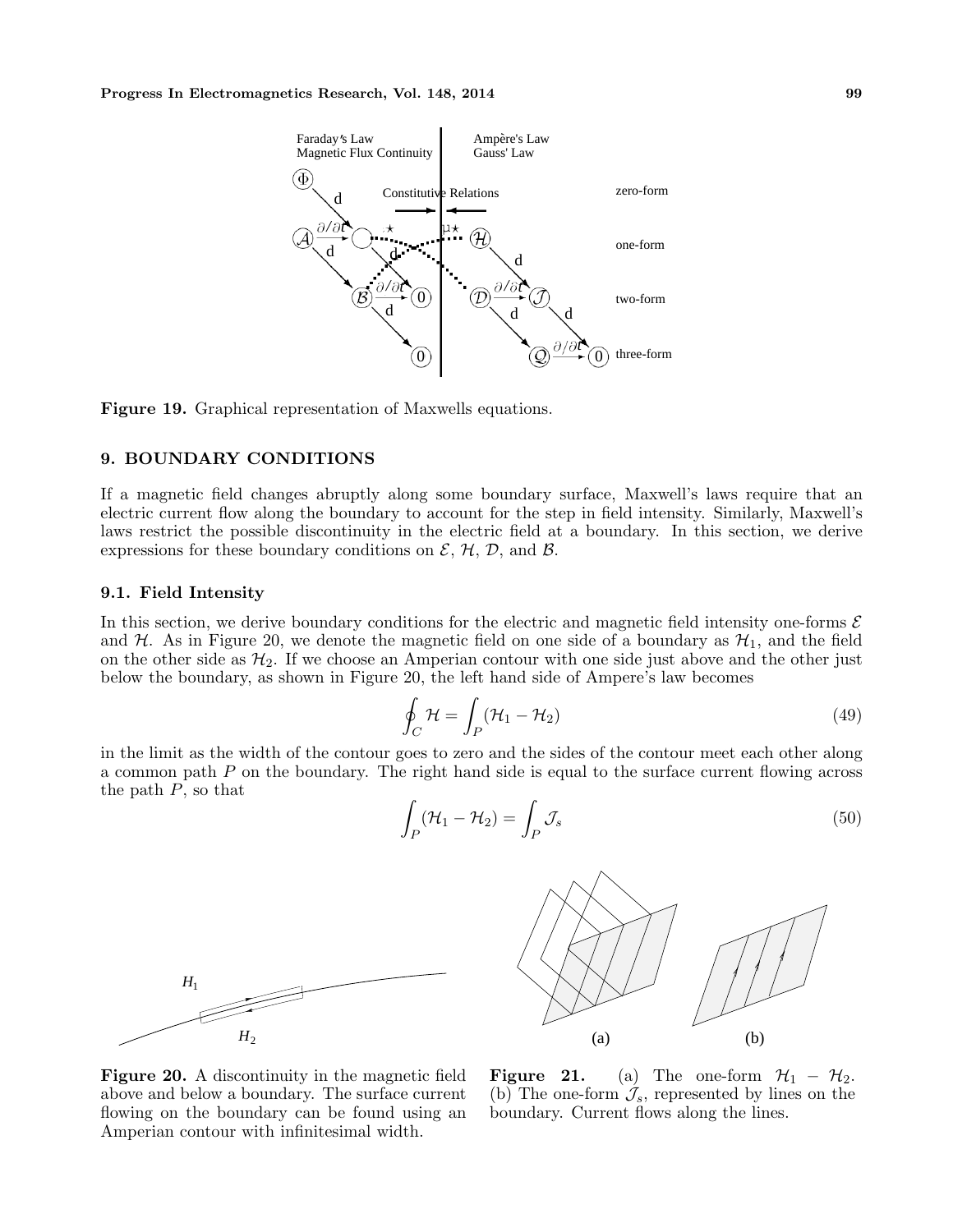100 Warnick and Russer

where  $J\mathcal{J}_s$  is a one-form representing the surface current density on the boundary.

Since  $(50)$  holds for any path P on the boundary, the integrands must be equal on the boundary. We thus have that

$$
\mathcal{J}_s = (\mathcal{H}_1 - \mathcal{H}_2)|_B \tag{51}
$$

where the right hand side is the restriction of the magnetic field discontinuity to the boundary. The one-form  $\mathcal{J}_s$  is represented graphically by the lines along which the one-form  $\mathcal{H}_1 - \mathcal{H}_2$  intersects the boundary, as shown in Figure 21. Current flows along these lines. If the surfaces of  $\mathcal{H}_1 - \mathcal{H}_2$  are parallel to the boundary, then the surfaces do not intersect, and the restriction is zero. Thus, (51) represents the tangential component of the magnetic field discontinuity. The direction of current flow along these lines can be obtained using the right hand rule: if the right hand is on the boundary and the fingers point in the direction of  $\mathcal{H}_1 - \mathcal{H}_2$ , then the thumb points in the direction of current flow.

In order to compute the restriction mathematically, we employ an expression of the form  $z = f(x, y)$ to represent the boundary, and replace all occurences of the variable z in  $H_1 - H_2$  with the function  $f(x, y)$ , so that

$$
\mathcal{J}_s = [\mathcal{H}_1(x, y, z) - \mathcal{H}_2(x, y, z)]|_{z=f(x,y)}
$$
  
\n
$$
= [H_{1x}(x, y, f) - H_{2x}(x, y, f)]dx + [H_{1y}(x, y, f) - H_{2y}(x, y, f)]dy + [H_{1z}(x, y, f) - H_{2z}(x, y, f)]df
$$
  
\n
$$
= \left[H_{1x} - H_{2x} + \frac{\partial f}{\partial x}(H_{1z} - H_{2z})\right]dx + \left[H_{1y} - H_{2y} + \frac{\partial f}{\partial y}(H_{1z} - H_{2z})\right]dy
$$

If part of the boundary is parallel to the  $x-y$  plane, then the boundary must be expressed as  $x = g(y, z)$ or  $y = h(x, z)$ .

In a similar manner, we can show that the electric field satisfies the boundary condition

$$
(\mathcal{E}_1 - \mathcal{E}_2)|_B = 0 \tag{52}
$$

This condition requires that the tangential component of the electric field above and below a boundary must be equal at the boundary.

## 9.2. Flux Density

From Gauss's law, it can be shown that the electric flux density satisfies the boundary condition

$$
(\mathcal{D}_1 - \mathcal{D}_2)|_B = \mathcal{Q}_s \tag{53}
$$

where  $\mathcal{Q}_s$  is a two-form representing the density of electric surface charge on the boundary. This twoform is represented graphically as boxes which are the intersection of the tubes of  $\mathcal{D}_1 - \mathcal{D}_2$  with the boundary, as in Figure 22. If the tubes of the magnetic flux discontinuity are parallel to the boundary, then the tubes do not intersect and the restriction is zero. The left-hand side of (53) is the component of the jump in flux which is normal to the boundary.

The magnetic flux density satisfies the boundary condition

$$
(\mathcal{B}_1 - \mathcal{B}_2)|_B = 0 \tag{54}
$$

so that the normal components of the magnetic flux above and below a boundary must be equal.



**Figure 22.** (a) The two-form  $\mathcal{D}_1 - \mathcal{D}_2$ . (b) The two-form  $\mathcal{Q}_s$ , represented by boxes on the boundary.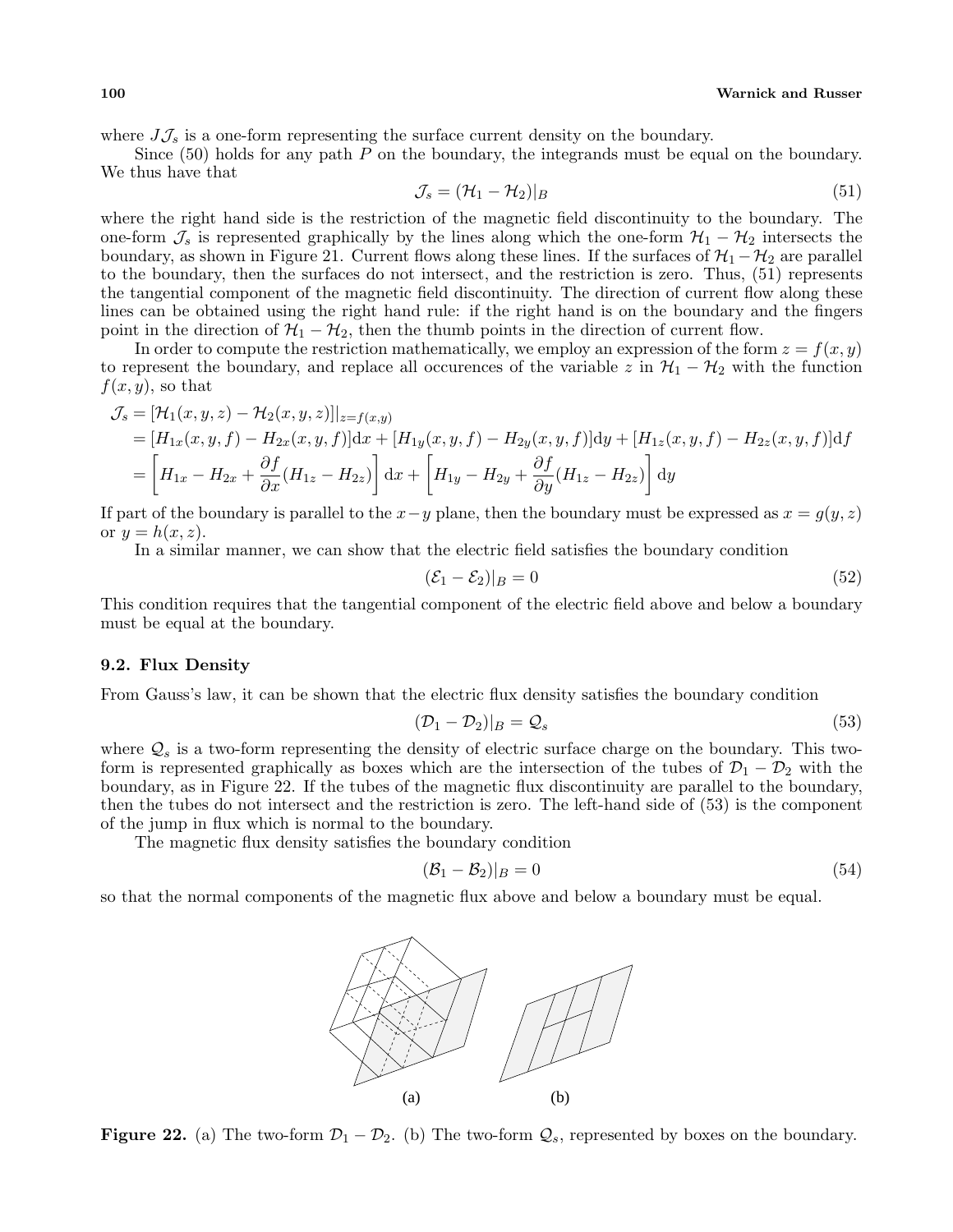#### Progress In Electromagnetics Research, Vol. 148, 2014 101

We collect all of the boundary conditions for reference:

$$
(\mathcal{E}_1 - \mathcal{E}_2)|_B = 0
$$
  

$$
(\mathcal{H}_1 - \mathcal{H}_2)|_B = \mathcal{J}_s
$$
  

$$
(\mathcal{D}_1 - \mathcal{D}_2)|_B = \mathcal{Q}_s
$$
  

$$
(\mathcal{B}_1 - \mathcal{B}_2)|_B = 0
$$

The first two involve the tangential component of the field intensity, and the second pair involve the normal component of flux density. These conditions are simply convenient restatements of Maxwell's laws for fields at a boundary.

# 10. ENERGY AND POWER

The electric and the magnetic energy densities are represented by the three-forms

$$
\mathcal{W}_e = \frac{1}{2} \mathcal{E} \wedge \mathcal{D} = \frac{1}{2} \left( E_x D_x + E_y D_y + E_z D_z \right) dx \wedge dy \wedge dz,
$$
\n(55a)

$$
\mathcal{W}_m = \frac{1}{2} \mathcal{H} \wedge \mathcal{B} = \frac{1}{2} \left( H_x B_x + H_y B_y + H_z B_z \right) dx \wedge dy \wedge dz.
$$
 (55b)

Figure 23 visualizes the exterior product of the field one-form  $\mathcal E$  and the flux density two-form  $\mathcal D$ . The resulting energy density three-forms  $W_e$  and  $W_m$  are visualized by the subdivision of the space into cells as shown in Figure 23.

Multiplying Ampère's law from the left with  $-\mathcal{E}$  and Faraday's law from the right with H, we obtain

$$
-\mathcal{E} \wedge |\mathrm{d}\mathcal{H}| = \frac{\partial}{\partial t} \mathcal{D} + \mathcal{J},\tag{56}
$$

$$
d\mathcal{E} = -\frac{\partial}{\partial t} \mathcal{B} |\wedge \mathcal{H}.\tag{57}
$$

This yields

$$
d(\mathcal{E} \wedge \mathcal{H}) = -\mathcal{E} \wedge \frac{\partial}{\partial t} \mathcal{D} - \mathcal{H} \wedge \frac{\partial}{\partial t} \mathcal{B} - \mathcal{E} \wedge \mathcal{J}.
$$
 (58)

This equation can be brought into the form

$$
d\left(\mathcal{E}\wedge\mathcal{H}\right)=-\frac{\partial}{\partial t}\left(\frac{1}{2}\mathcal{E}\wedge\mathcal{D}+\frac{1}{2}\mathcal{H}\wedge\mathcal{B}\right)-\mathcal{E}\wedge\mathcal{J}.\tag{59}
$$

The power loss density  $p_L(\mathbf{x}, t)$  with the corresponding differential form

$$
\mathcal{P}_L = p_L(\mathbf{x}, t) \, \mathrm{d}x \wedge \, \mathrm{d}y \wedge \, \mathrm{d}z \tag{60}
$$

is given by

$$
\mathcal{P}_L = \mathcal{E} \wedge \sigma \star \mathcal{E}.\tag{61}
$$



**Figure 23.** The exterior product of the field form  $\mathcal E$  and the flux density form  $\mathcal D$ .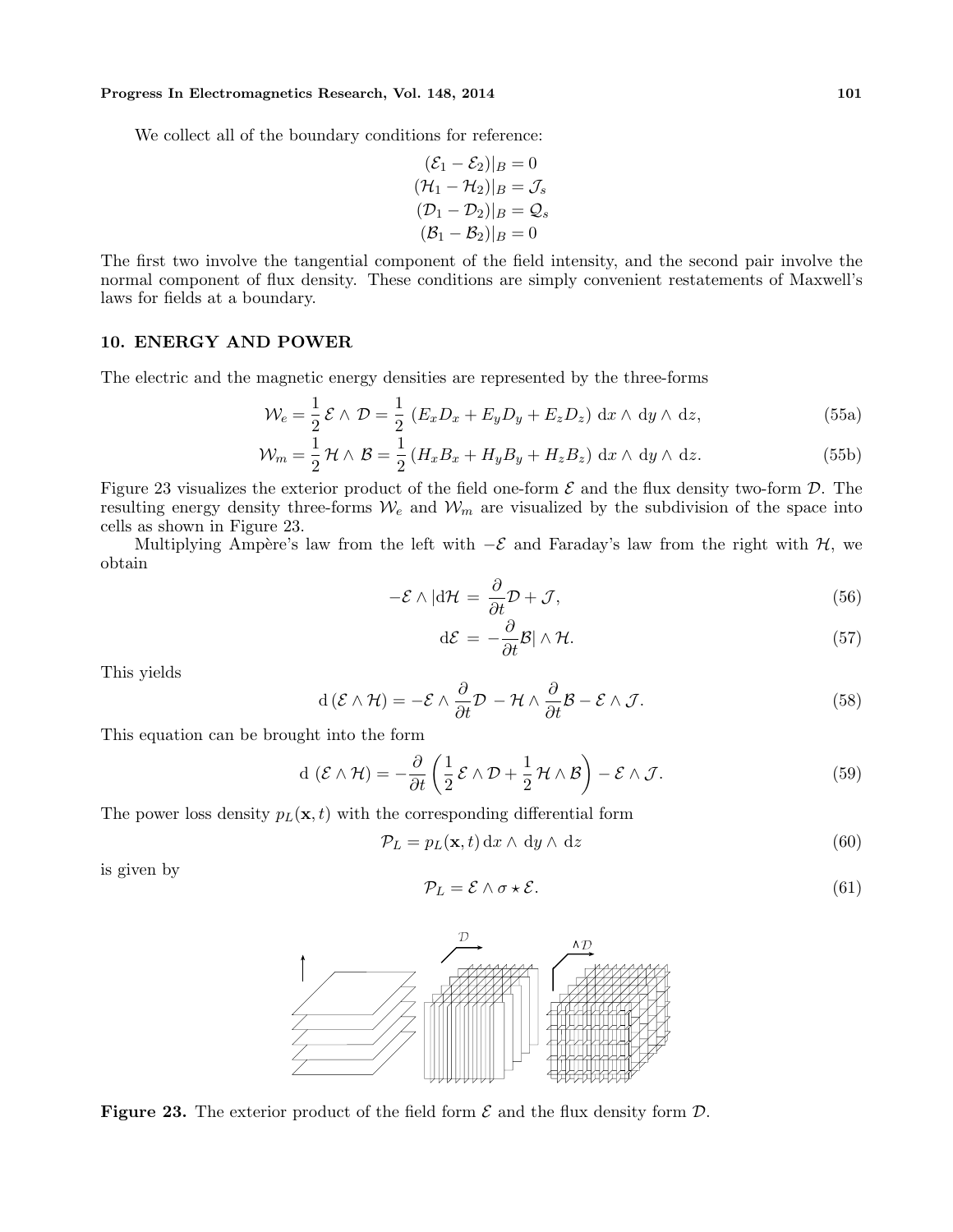

**Figure 24.** The Poynting form S as the product of the field forms  $\mathcal{E}$  and  $\mathcal{H}$ .

Due to the impressed current density  $\mathcal{J}_0$ , a power per unit of volume

$$
\mathcal{P}_0 = -\mathcal{E} \wedge \mathcal{J}_0 \tag{62}
$$

is added to the electromagnetic field. Introducing the Poynting differential form

$$
S = \mathcal{E} \wedge \mathcal{H} \tag{63}
$$

and inserting (55a), (55b), (61) and (62) into (59) yields the differential form of Poynting's theorem

$$
dS = -\frac{\partial}{\partial t} \mathcal{W}_e - \frac{\partial}{\partial t} \mathcal{W}_m - \mathcal{P}_L + \mathcal{P}_0.
$$
\n(64)

Figure 24 visualizes the Poynting two-form as the exterior product of the electric and magnetic field one-forms  $\mathcal E$  and  $\mathcal H$ . The potential planes of the electric and magnetic fields together form the tubes of the Poynting form. The distance of the electric and magnetic potential planes exhibit the dimensions V and A respectively. The cross sectional areas of the flux tubes have the dimension VA. The power flows through these Poynting flux tubes.

Integrating  $(64)$  over a volume V and transforming the integral over S into a surface integral over the boundary  $\partial V$ , we obtain the integral form of Poynting's Theorem

$$
\oint_{\partial V} S = \int_{V} \mathcal{P}_0 - \frac{d}{dt} \int_{V} \mathcal{W}_e - \frac{d}{dt} \int_{V} \mathcal{W}_m - \int_{V} \mathcal{P}_L.
$$
\n(65)

#### 11. TELLEGEN'S THEOREM

Figure 25 shows the segmentation of an electromagnetic structure into different regions  $R_l$  separated by boundaries  $B_{lk}$ . The regions  $R_l$  may contain any electromagnetic substructure. In a network analogy the two-dimensional manifold of all boundary surfaces  $B_{lk}$  represents the connection circuit, whereas the subdomains  $V_l$  are representing the circuit elements. Tellegen's theorem states fundamental relations between voltages and currents in a network and is of considerable versatility and generality



Figure 25. Segmentation of a closed structure.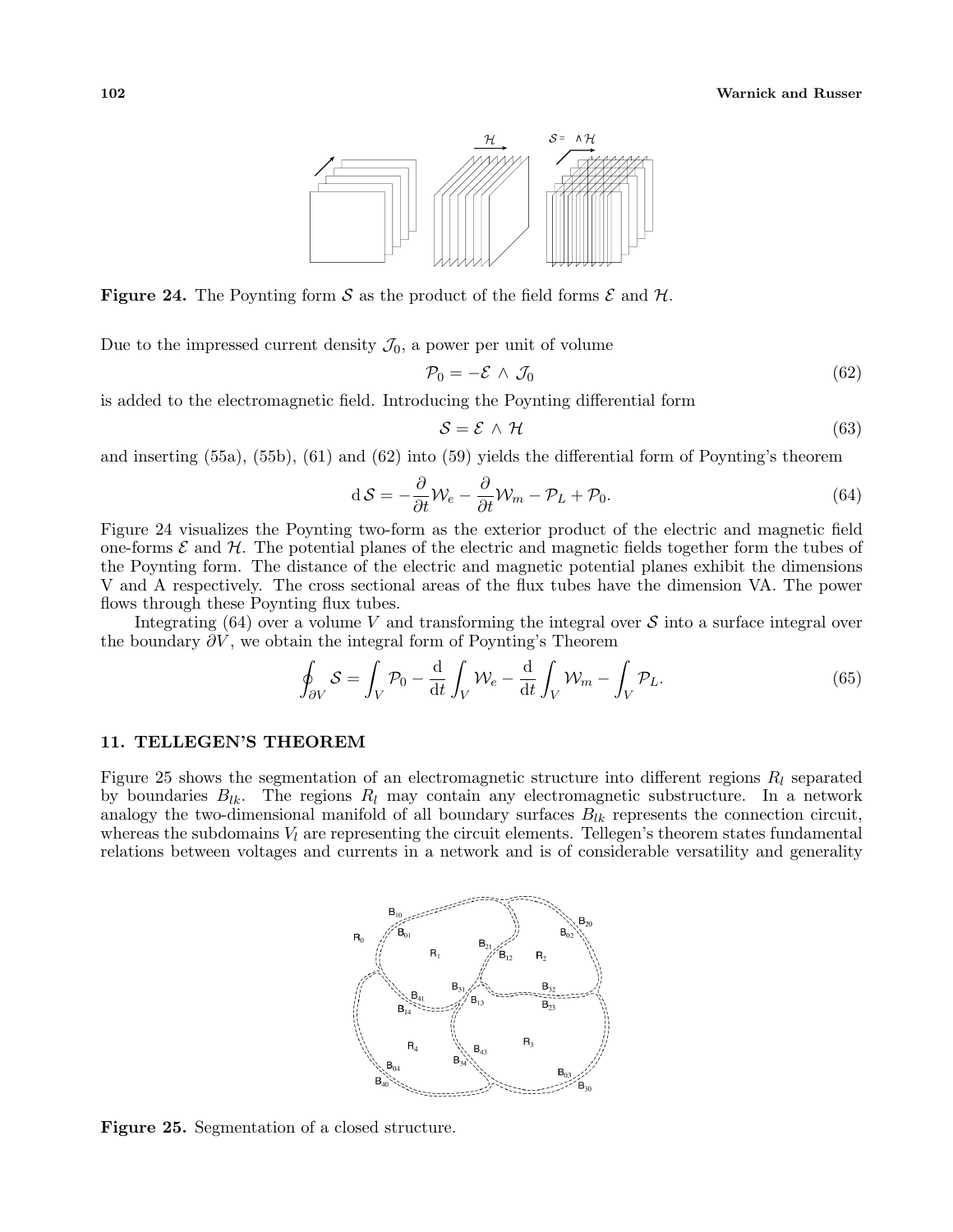#### Progress In Electromagnetics Research, Vol. 148, 2014 103

in network theory [52]. The field form of Tellegen's theorem may be derived directly from Maxwell's equations [50, 53] and is given by

$$
\int_{\partial V} \mathcal{E}'\left(\mathbf{x}, t'\right) \wedge \mathcal{H}''\left(\mathbf{x}, t''\right) = 0. \tag{66}
$$

The integration is performed over both sides of all boundary surfaces. Also the integration over finite volumes filled with ideal electric or magnetic conductors gives no contribution to these integrals. The prime  $'$  and double prime  $''$  denote the case of a different choice of sources and a different choice of materials filling the subdomains. Also the time argument may be different in both cases.

## 12. THE ELECTROMAGNETIC POTENTIALS

The Maxwell's Equations (45)–(48) are a system of twelve coupled scalar partial differential equations. The introduction of electromagnetic potentials allows a systematic solution of the Maxwell's equations [54–56]. We are distinguishing between scalar potentials and vector potentials. After solution of the wave equation for a potential, all field quantities may be derived from this potential.

Due to (47), i.e.,  $d\mathcal{B} = 0$  the magnetic flux density is free of divergence. Therefore  $\mathcal{B}$  may be represented as the exterior derivative of an one-form A:

$$
B = d\mathcal{A}.\tag{67}
$$

The corresponding vector field  $\bf{A}$  is called the magnetic vector potential. Inserting (67) into the second Maxwell's Equation (46) yields  $\overline{a}$  $\mathbf{r}$ 

$$
d\left(\mathcal{E} + \frac{\partial}{\partial t}\mathcal{A}\right) = 0.
$$
\n(68)

According to Poincaré's lemma, the exterior derivative of the one-form inside the brackets vanishes, we may express this one-form as the exterior derivative of the scalar potential  $\Phi$  and obtain

$$
\mathcal{E} = -\mathrm{d}\Phi - \frac{\partial}{\partial t} \mathcal{A}.\tag{69}
$$

The negative sign of  $\Phi$  has been chosen due to the physical convention in defining potentials. Whereas in electrostatics the electric field may be computed from a scalar potential  $\Phi$ , in the case of rapidly varying electromagnetic fields, we also need the vector potential **A**. The potentials **A** and  $\Phi$  are not defined in an unambiguous way. Adding the gradient of a scalar function  $\Psi$  to the vector potential **A** does not influence the magnetic induction **B**. The electric field **E** also remains unchanged, if **A** and  $\Phi$ together are transformed in the following way:

$$
\mathcal{A}_1 = \mathcal{A} + d\Psi,\tag{70}
$$

$$
\Phi_1 = \Phi - \frac{\partial \Psi}{\partial t}.\tag{71}
$$

This transformation is called a gauge transformation. The one-form  $A$  may be defined in an unambiguous way, if we are prescribing its exterior derivative.

Inserting (67) and (69) into the first Maxwell's Equation (45) yields

$$
\star \mathrm{d} \star \mathrm{d} \mathcal{A} + \mu \varepsilon \frac{\partial^2}{\partial t^2} \mathcal{A} + \mu \sigma \frac{\partial}{\partial t} \mathcal{A} + \mu \mathrm{d} \left( \varepsilon \frac{\partial \Phi}{\partial t} + \sigma \Phi \right) = \star \mu \mathcal{J}_0. \tag{72}
$$

Inserting (69) and (21) into (48) yields

$$
\star \, \mathrm{d}\star \, \mathrm{d}\Phi + \star \, \mathrm{d}\star \frac{\partial}{\partial t} \mathcal{A} = -\frac{1}{\varepsilon} \star \mathcal{Q}.\tag{73}
$$

Since we may choose the exterior derivative of  $\star A$  arbitrarily, we can make use of this option in order to decouple the differential equations for  $\mathcal A$  and  $\Phi$ . We impose the so-called Lorentz condition given by

$$
\star \, \mathrm{d} \star \mathcal{A} + \mu \left( \varepsilon \frac{\partial}{\partial t} \Phi + \sigma \Phi \right) = 0. \tag{74}
$$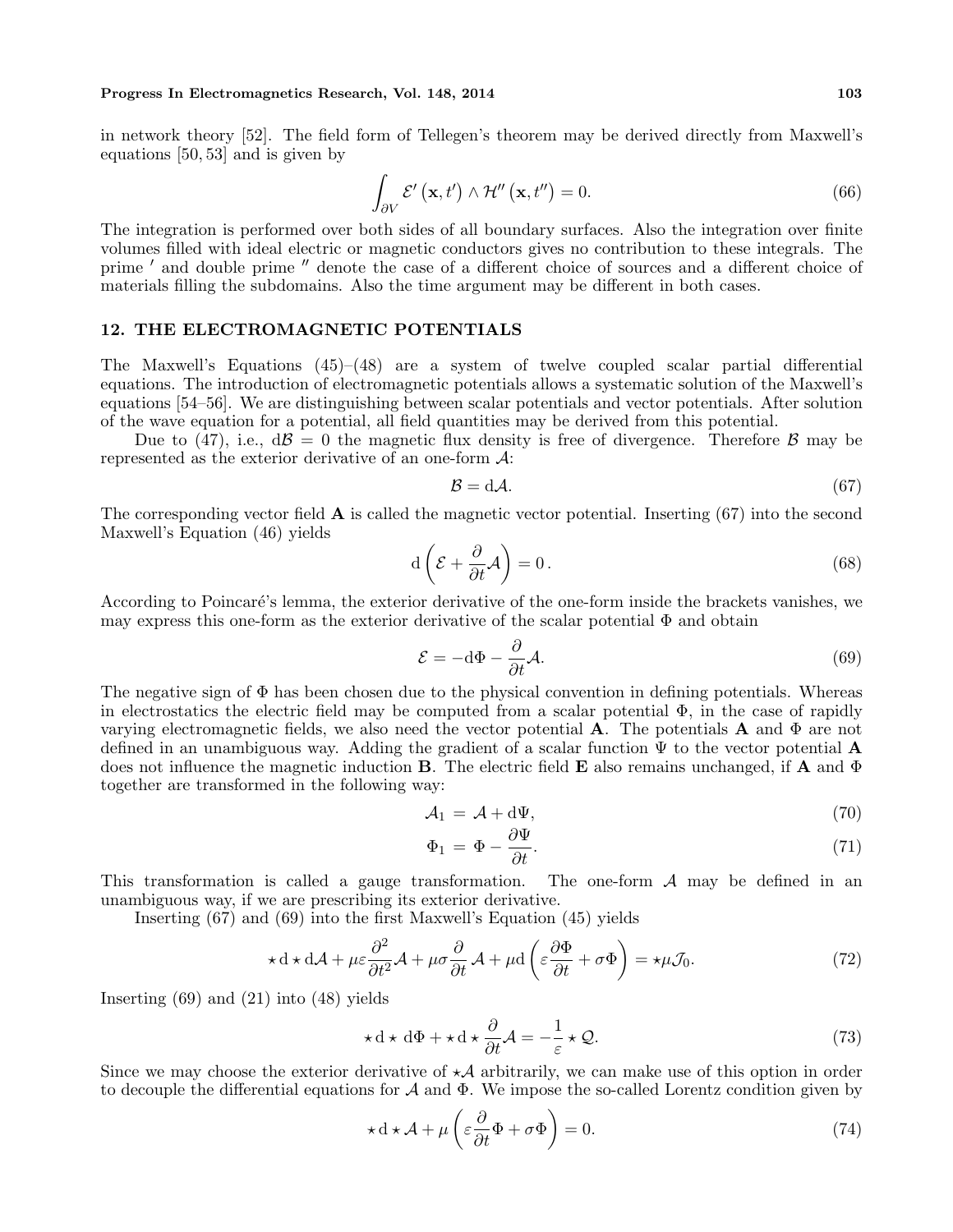Together with (72) and (73) we obtain the equations

$$
(\mathbf{d} \star \mathbf{d} \star - \star \mathbf{d} \star \mathbf{d})\mathcal{A} - \mu \varepsilon \frac{\partial^2}{\partial t^2} \mathcal{A} - \mu \sigma \frac{\partial}{\partial t} \mathcal{A} = - \star \mu \mathcal{J}_0 \tag{75}
$$

$$
\star \, \mathrm{d} \star \, \mathrm{d} \Phi - \mu \varepsilon \frac{\partial^2}{\partial t^2} \Phi - \mu \sigma \, \frac{\partial}{\partial t} \Phi = -\frac{1}{\varepsilon} \star \mathcal{Q}.\tag{76}
$$

We define the covariant derivative by the operator

$$
\tilde{\mathrm{d}}\mathcal{U} = (-1)^{\mathrm{deg}\mathcal{U}+1} \star \mathrm{d} \star \mathcal{U}.
$$
\n(77)

We introduce the Laplace operator  $\Delta$  defined by

$$
\Delta = \tilde{d}d + d\tilde{d}.
$$
\n(78)

Applying the Laplace operator to a zero-form  $\Phi$  and an one-form A respectively yields

$$
\Delta \Phi = \star \, \mathrm{d} \star \, \mathrm{d} \Phi \tag{79}
$$

$$
\Delta \mathcal{A} = (\mathbf{d} \star \mathbf{d} \star - \star \mathbf{d} \star \mathbf{d})\mathcal{A}.
$$
\n(80)

With the Laplace operator  $\Delta$  we can write (75) and (76) as

$$
\Delta \mathcal{A} - \mu \varepsilon \frac{\partial^2}{\partial t^2} \mathcal{A} - \mu \sigma \frac{\partial}{\partial t} \mathcal{A} = - \star \mu \mathcal{J}_0, \tag{81}
$$

$$
\Delta \Phi - \mu \varepsilon \frac{\partial^2}{\partial t^2} \Phi - \mu \sigma \frac{\partial}{\partial t} \Phi = -\frac{1}{\varepsilon} \star \mathcal{Q}.
$$
 (82)

The field intensities  $\mathcal E$  and  $\mathcal H$  derived from  $\mathcal A$  and  $\Phi$  satisfy the four Maxwell's Equations (45) to (48). The Equations (81) and (82) are called wave equations, since their solutions describe propagating waves. Equation (81) is a vector wave equation, whereas (82) is a scalar wave equation.

It is possible to derive both potentials  $\mathcal{A}(\mathbf{x}, t)$  and  $\Phi(\mathbf{x}, t)$  from one vector, the so-called electric Hertz vector  $\Pi_e(\mathbf{x}, t)$ . We introduce the electric Hertz differential form

$$
\Pi_e = \Pi_{ex} \, dx + \Pi_{ey} \, dy + \Pi_{ez} \, dz. \tag{83}
$$

The Lorentz condition (74) is fulfilled, if A and  $\Phi$  are derived from the Hertz form  $\Pi_e$  via

$$
\mathcal{A} = \mu \varepsilon \frac{\partial}{\partial t} \Pi_e + \mu \sigma \Pi_e, \tag{84}
$$

$$
\Phi = -\tilde{d} \Pi_e. \tag{85}
$$

Inserting (84) into (81), we obtain

$$
\mu\left(\varepsilon\frac{\partial}{\partial t} + \sigma\right)\left(\Delta \Pi_e - \mu \varepsilon \frac{\partial^2}{\partial t^2} \Pi_e - \mu \sigma \frac{\partial}{\partial t} \Pi_e\right) = -\mu \star \mathcal{J}_0.
$$
\n(86)

For  $\mathcal{J}_0 = 0$ , i.e., without impressed current sources, we obtain the homogeneous wave equation

$$
\Delta \Pi_e - \mu \varepsilon \frac{\partial^2}{\partial t^2} \Pi_e - \mu \sigma \frac{\partial}{\partial t} \Pi_e = 0.
$$
\n(87)

The field intensities  $\mathcal E$  and  $\mathcal H$  follow from (22), (67), (69), (84) and (85):

$$
\mathcal{E} = d\tilde{d}\Pi_e - \mu \varepsilon \frac{\partial^2}{\partial t^2} \Pi_e - \mu \sigma \frac{\partial}{\partial t} \Pi_e,\tag{88}
$$

$$
\mathcal{H} = \star \mathrm{d} \left( \varepsilon \frac{\partial}{\partial t} \Pi_e + \sigma \Pi_e \right). \tag{89}
$$

Subtracting from (88) the wave Equation (87) we obtain

$$
\mathcal{E} = -\tilde{\mathrm{d}} \mathrm{d} \Pi_e \quad \text{for } \mathcal{J}_0 = 0. \tag{90}
$$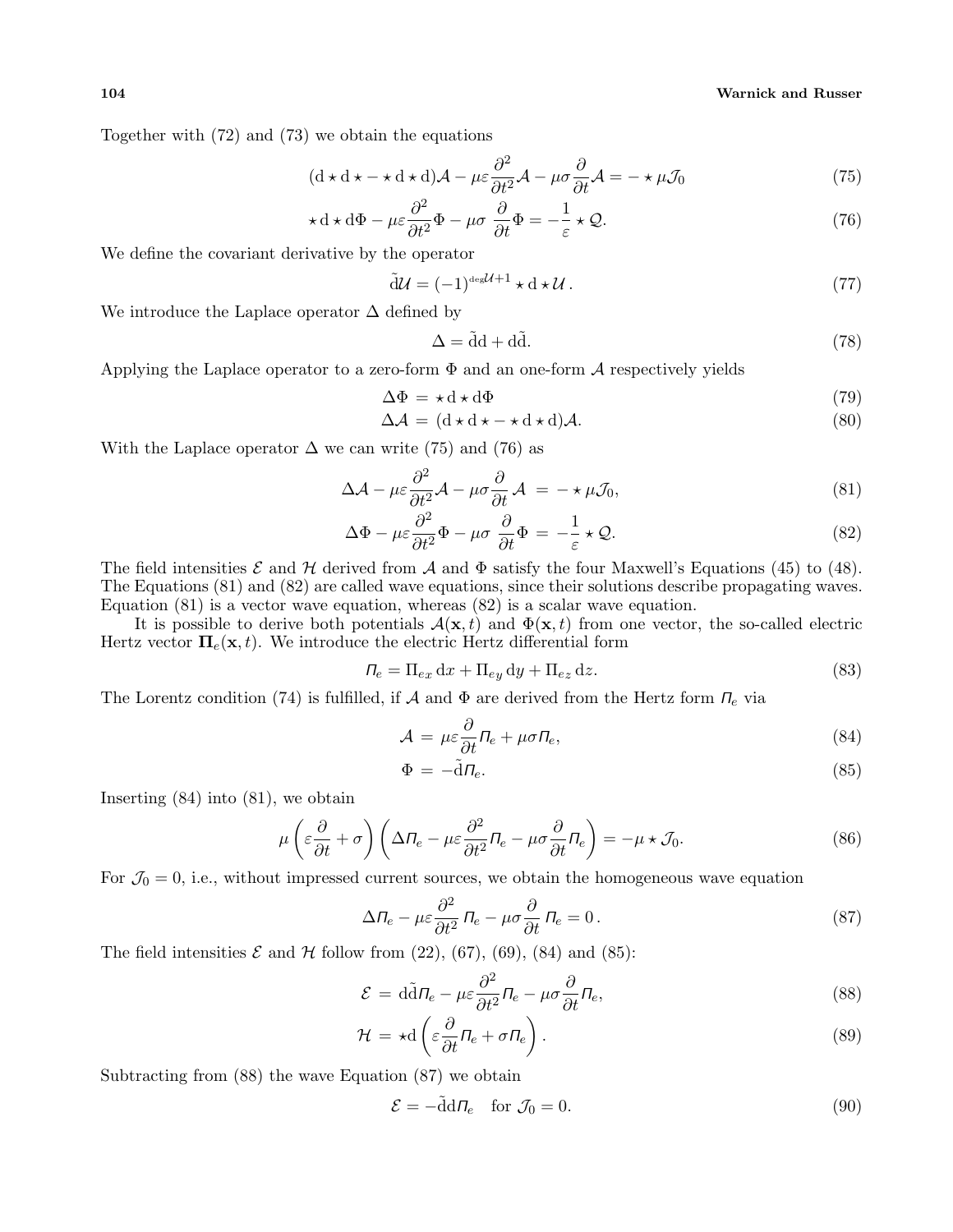#### Progress In Electromagnetics Research, Vol. 148, 2014 105

Let us now consider the lossless case with impressed current sources. In this case it is helpful to use the impressed electric polarization  $M_{e0}(\mathbf{x}, t)$  instead of the impressed current density  $\mathbf{J}_0(\mathbf{x}, t)$ . The corresponding differential form is

$$
\mathcal{M}_{e0} = M_{ex} \, dy \wedge dz + M_{ey} \, dz \wedge dx + M_{ez} \, dx \wedge dy. \tag{91}
$$

The impressed electric polarization form  $\mathcal{M}_{e0}$  is related to an impressed electric current  $\mathcal{J}_0$  via

$$
\frac{\partial}{\partial t} \mathcal{M}_{e0} = \mathcal{J}_0. \tag{92}
$$

By this way it follows from (86)

$$
\frac{\partial}{\partial t} \left( \Delta \Pi_e - \mu \varepsilon \frac{\partial^2}{\partial t^2} \Pi_e \right) = -\frac{1}{\varepsilon} \star \frac{\partial}{\partial t} \mathcal{M}_{e0} \quad \text{for } \sigma = 0 \tag{93}
$$

by integration over t we obtain

$$
\Delta \Pi_e - \mu \varepsilon \frac{\partial^2}{\partial t^2} \Pi_e = -\frac{1}{\varepsilon} \star \mathcal{M}_{e0} \quad \text{for } \sigma = 0.
$$
\n(94)

Since the source of the Hertz vector field is an impressed electric polarization, the Hertz vector also is called the electric polarization potential. From the solution of (94) we obtain  $\mathcal E$  and  $\mathcal H$  via (88) and (89). From (88) and (94) we obtain

$$
\mathcal{E} = -\tilde{\mathrm{d}}\mathrm{d}\Pi_e - \frac{1}{\varepsilon} \star \mathcal{M}_{e0}.\tag{95}
$$

In the general case  $\mathcal{J}_0 \neq 0$  and  $\sigma \neq 0$  we obtain an equation containing time derivatives up to third order. This difficulty can be avoided by using the frequency domain representation.

## 13. TIME-HARMONIC ELECTROMAGNETIC FIELDS

For the description of time-harmonic electromagnetic fields the introduction of phasors is useful. We can describe a time-harmonic electric field by the phasor differential form  $\underline{\mathcal{E}}_0(\mathbf{x})$  that yields the time dependent differential form ©

$$
\mathcal{E}(\mathbf{x},t) = \Re\left\{\underline{\mathcal{E}}(\mathbf{x})e^{j\omega t}\right\}.
$$
\n(96)

For time-harmonic electromagnetic fields we can write the Maxwell's equations as

$$
d\underline{\mathcal{H}} = j\omega \left(\underline{\varepsilon} \star \underline{\mathcal{E}} + \underline{\mathcal{M}}_{e0}\right),\tag{97}
$$

$$
d\underline{\mathcal{E}} = -j\omega \left( \underline{\mu} \star \underline{\mathcal{H}} + \underline{\mathcal{M}}_{m0} \right),
$$
\n(98)

where  $\epsilon$  is the complex permittivity,  $\mu$  is the complex permeability and the two-forms  $M_{e0}$  and  $M_{m0}$ represent the impressed electric and magnetic polarizations. Impressed electric polarization  $M_{e0}$  and equivalent impressed electric current  $\underline{\mathcal{I}}_0$  are related by

$$
\underline{\mathcal{J}}_0 = j\omega \underline{\mathcal{M}}_{e0} \,. \tag{99}
$$

To compute the electromagnetic field we first compute electric Hertz form  $\underline{\Pi}_e$  and/or the magnetic Hertz form  $\underline{\Pi}_m$  which satisfy the Helmholtz equation:

$$
\Delta \underline{\Pi}_e + \omega^2 \underline{\mu \varepsilon} \underline{\Pi}_e = -\frac{1}{\underline{\varepsilon}} \star \underline{\mathcal{M}}_{e0},\tag{100}
$$

$$
\Delta \underline{\Pi}_m + \omega^2 \underline{\mu \varepsilon} \underline{\Pi}_m = -\frac{1}{\underline{\mu}} \star \underline{\mathcal{M}}_{m0}.
$$
\n(101)

The electric and magnetic field forms  $\underline{\mathcal{E}}$  and  $\underline{\mathcal{H}}$  can be derived from the electric and magnetic Hertz forms:

$$
\underline{\mathcal{E}} = d\tilde{d}\underline{\Pi}_e + \omega^2 \mu \varepsilon \underline{\Pi}_e - j\omega \mu \star d\underline{\Pi}_m,\tag{102}
$$

$$
\underline{\mathcal{H}} = j\omega \underline{\varepsilon} \star \mathrm{d} \underline{\underline{\Pi}}_e + \mathrm{d} \tilde{\mathrm{d}} \underline{\underline{\Pi}}_m + \omega^2 \underline{\mu} \underline{\varepsilon} \underline{\underline{\Pi}}_m. \tag{103}
$$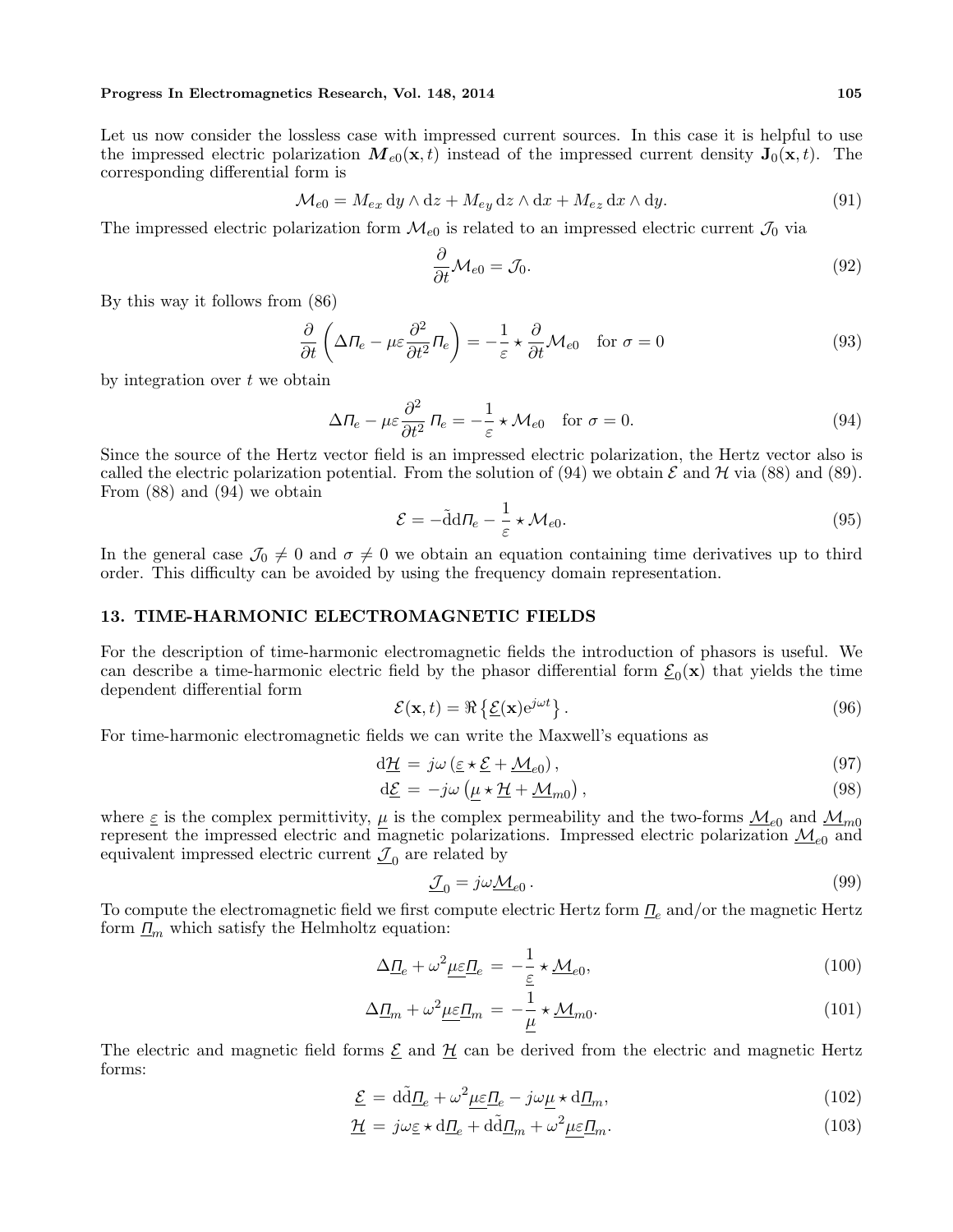#### 14. THE GREEN'S FUNCTION

The solution of the vector field problem for a unit point-like vector source is given by the dyadic Green's function with the components  $\underline{G}_{ij}$  relating the *i*th component of the excited field at a point **x** to the *j*th component of the exciting source at a point  $\mathbf{x}'$  [57, 58]. We define the Green's double one-form

$$
\underline{\mathcal{G}} = \underline{G}_{11} \mathrm{d}x \mathrm{d}x' + \underline{G}_{12} \mathrm{d}x \mathrm{d}y' + \underline{G}_{13} \mathrm{d}x \mathrm{d}z' + \underline{G}_{21} \mathrm{d}y \mathrm{d}x' + \underline{G}_{22} \mathrm{d}y \mathrm{d}y' + \underline{G}_{23} \mathrm{d}y \mathrm{d}z' \n+ \underline{G}_{31} \mathrm{d}z \mathrm{d}x' + \underline{G}_{32} \mathrm{d}z \mathrm{d}y' + \underline{G}_{33} \mathrm{d}z \mathrm{d}z'.
$$
\n(104)

Double one-forms are differential forms representing dyadics [33, 59]. Unprimed differentials  $dx_i$  and primed differentials  $dx'_j$  commute, i.e., they may be interchanged without changing the sign. With the Green's function we can solve the Helmholtz equation for any source distribution by considering the solution as a continuous superposition of pointlike sources. The Helmholtz Equation (100) for a point-like source at  $x'$  is

$$
\Delta \underline{\mathcal{G}}(\mathbf{x}, \mathbf{x}') + k^2 \underline{\mathcal{G}}(\mathbf{x}, \mathbf{x}') = -\frac{1}{\varepsilon} \mathcal{I}(\mathbf{x}, \mathbf{x}'). \tag{105}
$$

The Laplace operator only acts upon  $x$  and not on  $x'$  since in the Helmholtz equation  $x$  is the space variable of the field where  $\mathbf{x}'$  is the fixed location of the source. The identity kernel is given by  $\mathcal{I}(\mathbf{x}, \mathbf{x}') = \delta(\mathbf{x} - \mathbf{x}') (\mathrm{d}x\mathrm{d}x' + \mathrm{d}y\mathrm{d}y' + \mathrm{d}z\mathrm{d}z')$ .

$$
\mathcal{I}(\mathbf{x}, \mathbf{x}') = \delta(\mathbf{x} - \mathbf{x}') \left( dxdx' + dydy' + dzdz' \right).
$$
 (106)

With the identity kernel we can map any one-form  $\mathcal U$  and any two-form  $\mathcal V$  from the source space to the observation space, i.e., the respective form is mapped in itself and the primed differentials are replaced by unprimed differentials. We obtain

$$
\int' \mathcal{I}(\mathbf{x}, \mathbf{x}') \wedge \star \mathcal{U}(\mathbf{x}') = \mathcal{U}(\mathbf{x}),\tag{107a}
$$

$$
\star \int' \mathcal{I}(\mathbf{x}, \mathbf{x}') \wedge \mathcal{V}(\mathbf{x}') = \mathcal{V}(\mathbf{x}). \tag{107b}
$$

The prime  $'$  at the integral symbol denotes that the integration is performed over the primed coordinates only.

For a source embedded in homogeneous isotropic space the solution of (105) is given by

$$
\underline{\mathcal{G}}(\mathbf{x}, \mathbf{x}') = \frac{e^{-jk|\mathbf{x} - \mathbf{x}'|}}{4\pi\varepsilon|\mathbf{x} - \mathbf{x}'|} \left( dx dx' + dy dy' + dz dz' \right).
$$
 (108)

For details see [26]. Multiplying the Helmholtz Equation (105) from the right with the impressed electric polarization two-form  $\underline{\mathcal{M}}_{e0}(\mathbf{x}')$ , integrating over  $dx' \wedge dy' \wedge dz'$  and applying (107b) we obtain after comparison with (100) the solution

$$
\underline{\Pi}_e(\mathbf{x}) = \int' \underline{\mathcal{G}}(\mathbf{x}, \mathbf{x}') \wedge \underline{\mathcal{M}}_{e0}(\mathbf{x}'). \tag{109}
$$

This integration has been performed over the primed coordinates of the source distribution. For the integration the primed are the variables and the unprimed coordinates denoting the location of the point of observation are the fixed parameters.

## 15. APERIODIC SPHERICAL WAVES

As an example we discuss the impulsive spherical wave emitted from a Hertzian dipole under impulsive excitation, following the treatment in [26]. The Hertzian dipole is a wire of length h with uniform current  $i_0(t)$  impressed (Figure 26). In time domain the impressed polarization  $m_{e0}(t)$  and the impressed current  $i_0(t)$  are related via

$$
i_0(t) = \frac{d}{dt} m_{e0}(t).
$$
 (110)

Since the current in the dipole is flowing in  $z$ -direction the impressed electric polarization is

$$
\underline{\mathcal{M}}_{e0}(\mathbf{x}) = \underline{\mathcal{M}}_{e0z}(\mathbf{x}) dx \wedge dy.
$$
\n(111)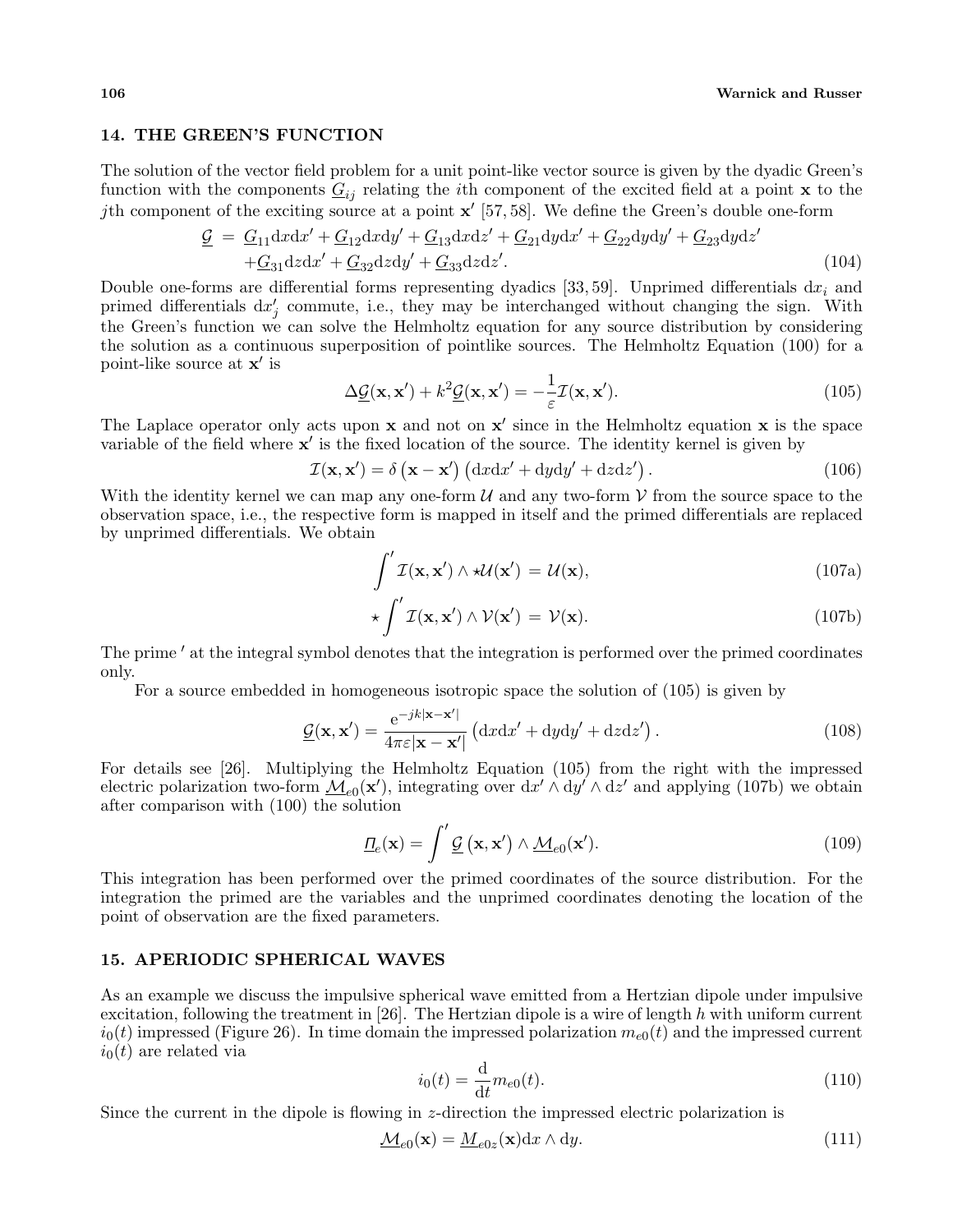

Figure 26. Hertzian dipole of length h.

Inserting this and (108) into (109) yields an electric Hertz form with a z component only,

$$
\underline{\Pi}_e(\mathbf{x}) = \underline{\Pi}_{ez}(\mathbf{x}) \mathrm{d}z,\tag{112}
$$

with

$$
\underline{\Pi}_{ez}(\mathbf{x}) = \int' \frac{e^{-jk|\mathbf{x} - \mathbf{x}'|}}{4\pi \varepsilon |\mathbf{x} - \mathbf{x}'|} \underline{M}_{e0z}(\mathbf{x}') \mathrm{d}x' \wedge \mathrm{d}y' \wedge \mathrm{d}z'. \tag{113}
$$

For  $h$  small compared with wavelength this yields

$$
\underline{\Pi}_{ez}(\mathbf{x}) = \frac{e^{-jkr}}{4\pi\varepsilon r} \int' \underline{M}_{e0z}(\mathbf{x}') \, dx' \wedge dy' \wedge dz'
$$
\n(114)

with  $r = |\mathbf{x}|$ . This yields in time-domain

$$
\Pi_{ez}(\mathbf{x},t) = \frac{1}{4\pi\varepsilon r} \int' M_{e0z} \left(\mathbf{x}', t - \frac{r}{c}\right) dx' \wedge dy' \wedge dz'.
$$
 (115)

Integrating the electric polarization form  $\mathcal{M}_{e0}$  over the volume V of the Hertzian dipole yields

$$
\int' \underline{M}_{e0z}(\mathbf{x}') dx' \wedge dy' \wedge dz' = h m_{e0}(t) = h \int_0^t i_0(t_1)
$$
\n(116)

where  $i(t)$  is the current through the Hertzian dipole and  $m_{e0}(t)$  the polarization due to this current. The time-dependent electric Hertz form for the Hertzian dipole oriented in  $z$  direction is

$$
\Pi_e(\mathbf{x}, t) = \frac{h}{4\pi\varepsilon_0 r} m_{e0} \left( t - \frac{r}{c} \right) dz.
$$
\n(117)

Using (89) and (90) and considering that  $M_{e0}(\mathbf{x}, t)$  vanishes outside the conductor, we can compute  $\mathcal{E}(\mathbf{x}, t)$  and  $\mathcal{H}(\mathbf{x}, t)$ :

$$
\mathcal{H}(\mathbf{x},t) = \star \, \mathrm{d}\varepsilon \frac{\partial}{\partial t} \Pi_e(\mathbf{x},t),\tag{118a}
$$

$$
\mathcal{E}(\mathbf{x},t) = -\tilde{\mathbf{d}} d \Pi_e(\mathbf{x},t). \tag{118b}
$$

Using (118a) yields

$$
\mathcal{H} = \frac{h}{4\pi} \left[ \frac{1}{r^2} m'_{e0} \left( t - \frac{r}{c} \right) + \frac{1}{cr} m''_{e0} \left( t - \frac{r}{c} \right) \right] \sin \vartheta \cdot r \sin \vartheta d\varphi.
$$
 (119)

The magnetic field only exhibits a  $\varphi$  component

$$
H_{\varphi} = \frac{h}{4\pi} \left[ \frac{1}{r^2} m'_{e0} \left( t - \frac{r}{c} \right) + \frac{1}{cr} m''_{e0} \left( t - \frac{r}{c} \right) \right] \sin \vartheta.
$$
 (120)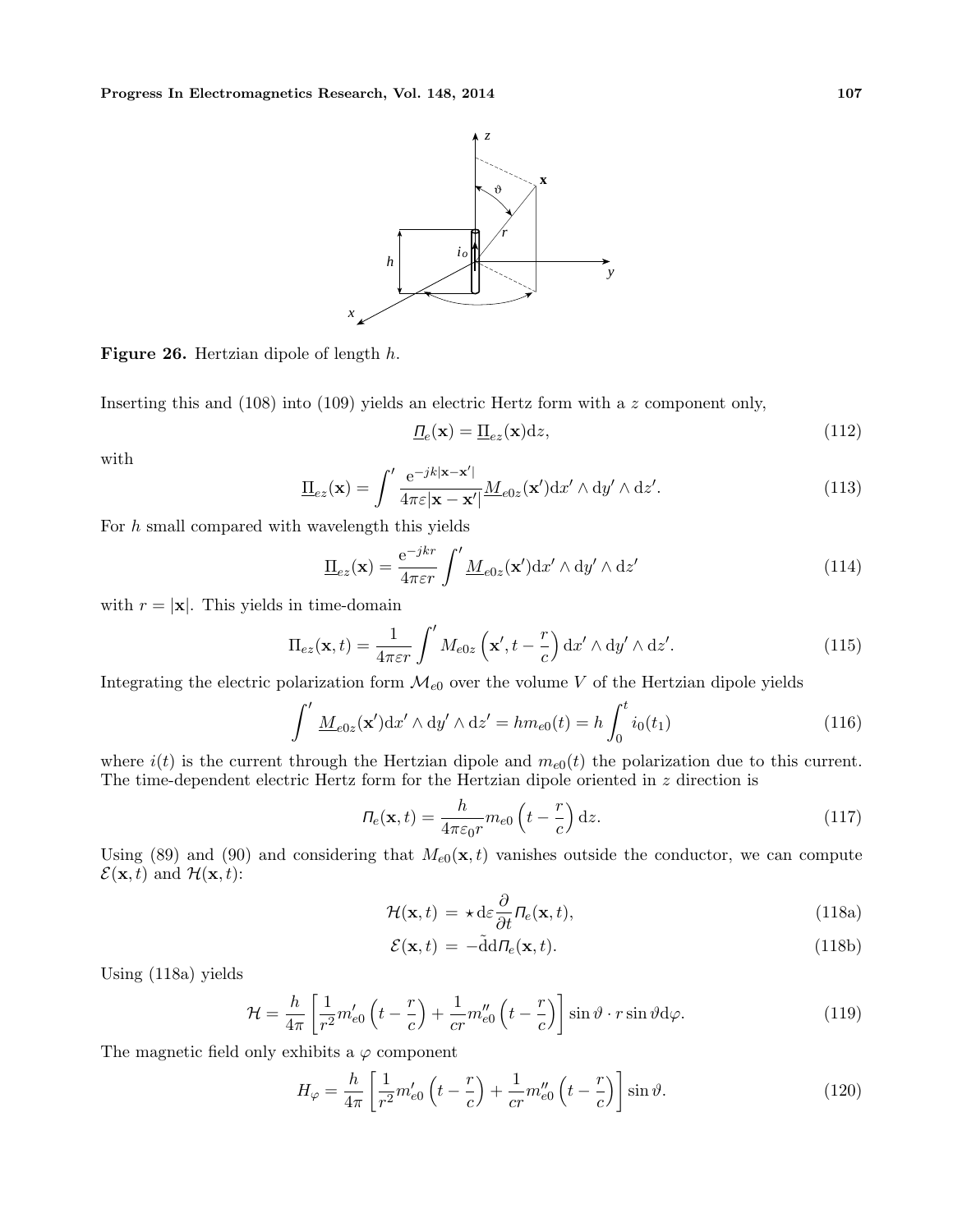#### 108 Warnick and Russer

The electric field form is

$$
\mathcal{E} = \frac{h}{4\pi\varepsilon_0} \left\{ \left[ \frac{1}{r^3} m_{e0} \left( t - \frac{r}{c} \right) + \frac{1}{cr^2} m'_{e0} \left( t - \frac{r}{c} \right) + \frac{1}{c^2 r} m''_{e0} \left( t - \frac{r}{c} \right) \right] \sin \vartheta r d\vartheta \right. \\ \left. + 2 \left[ \frac{1}{r^3} m_{e0} \left( t - \frac{r}{c} \right) + \frac{1}{cr^2} m'_{e0} \left( t - \frac{r}{c} \right) \right] \cos \vartheta dr \right\} . \tag{121}
$$

The electric field exhibits the  $\vartheta$ - and r-components

$$
E_{\vartheta} = \frac{h}{2\pi\varepsilon_0} \left[ \frac{1}{r^3} m_{e0} \left( t - \frac{r}{c} \right) + \frac{1}{cr^2} m'_{e0} \left( t - \frac{r}{c} \right) + \frac{1}{c^2 r} m''_{e0} \left( t - \frac{r}{c} \right) \right] \cos\vartheta, \tag{122}
$$

$$
E_r = \frac{h}{4\pi\varepsilon_0} \left[ \frac{1}{r^3} m_{e0} \left( t - \frac{r}{c} \right) + \frac{1}{cr^2} m'_{e0} \left( t - \frac{r}{c} \right) \right] \sin \vartheta.
$$
 (123)

As an example we consider a wave pulse emitted from a Hertzian dipole excited by a current pulse. In Figure 27(a) the dipole current pulse  $i(t) = m'(t)$  of width 2∆t, its integral over time  $m(t)$  and its time derivative  $m''(t)$  are depicted. Figure 27(b) shows the time evolution of  $E_{\vartheta}(r,0,0,t)$ . The wave front of width 2∆t mainly depends on  $m'(t)$  and  $m''(t)$ . In the far-field region, defined by  $r \gg c\Delta t$  the terms proportional to  $1/r$  in  $E_{\vartheta}$  and  $H_{\varphi}$  exhibit the double pulse shape specified by  $m''(t)$ . The energy connected with this term is constrained within the shell of width  $2c\Delta t$  at the wave-front and transported into the infinity. This is the radiated part of the field. The electric and magnetic far-field time waveforms  $E_{\vartheta}$  and  $H_{\varphi}$  of the wave pulse are proportional to the time derivative of the driving current  $i(t)$  of the dipole. The near field parts of the electric and magnetic field proportional to  $m'(t-r/c)/r^2$  also are confined to the wave front shell of width  $2\Delta t$ . This part of the wave front is carrying the electromagnetic energy for building up the near-field. It leaves behind the wave-front an electric field proportional to  $m(t-r/c)/r^3$ . This field behind the wave-front corresponds to the electrostatic field excited by a static dipole. Figure 28 shows the electric field in a meridional plane.

In the far-field we obtain the approximate differential forms ¡ ¢

$$
\mathcal{E}(r,\vartheta,t) = \frac{\mu_0 h}{4\pi} \frac{m_{e0}''(t-\frac{r}{c})}{r} \sin \vartheta r d\vartheta, \qquad (124)
$$

$$
\mathcal{H}(r,\vartheta,t) = \frac{h}{4\pi c} \frac{m_{e0}''(t-\frac{r}{c})}{r} \sin \vartheta r \sin \vartheta d\varphi \qquad (125)
$$



Figure 27. Wave pulse: (a) pulse waveforms, (b) radial dependence of the wave pulse.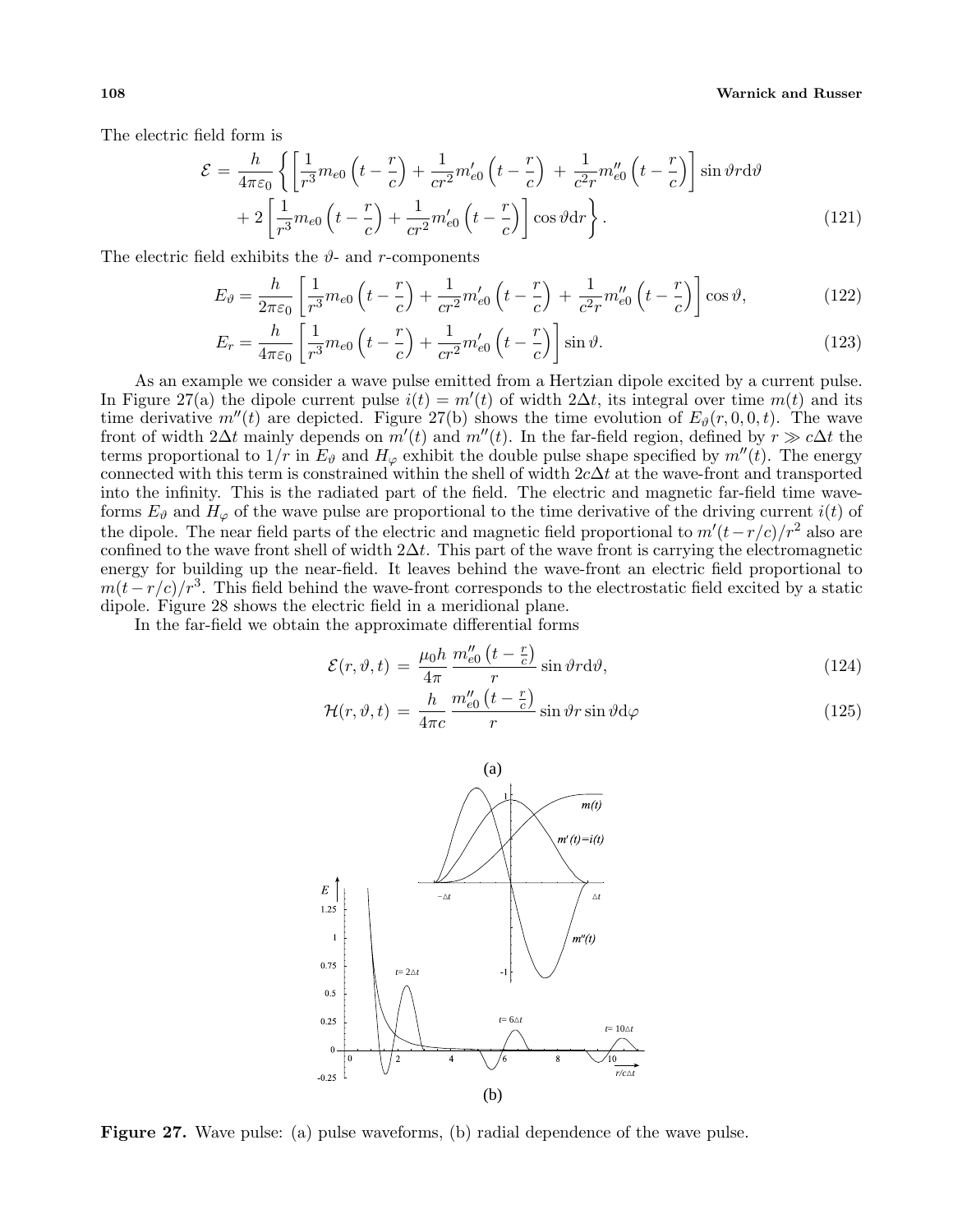

Figure 28. Near field of the Hertzian dipole under pulse excitation.

and the corresponding field components

$$
\left(\begin{array}{c} \bullet \\ \bullet \\ \bullet \end{array}\right)
$$

Figure 29. Far field of the Hertzian dipole under pulse excitation.

$$
E_{\vartheta}(r,\vartheta,t) = \frac{\mu_0 h}{4\pi} \frac{m_{e0}''(t-\frac{r}{c})}{r} \sin \vartheta, \qquad (126)
$$

$$
H_{\varphi}(r,\vartheta,t) = \frac{h}{4\pi c} \frac{m_{e0}''\left(t - \frac{r}{c}\right)}{r} \sin \vartheta. \tag{127}
$$

From this it follows that the ratio of electric and magnetic field in the far-field is given by the wave impedance

$$
Z_{F0} = \sqrt{\frac{\mu_0}{\varepsilon_0}}.\tag{128}
$$

The far-field is depicted in Figure 29.

From (63), (124) and (125) we obtain the Poynting form  $S$  for the far-field

$$
S(r,\vartheta,t) = \frac{1}{2}\mathcal{E}\wedge\mathcal{H} = \frac{Z_{F0}h^2}{32\pi^2c^2}m''_{e0}^2\left(t-\frac{r}{c}\right)\sin^3\vartheta d\vartheta\wedge d\varphi.
$$
 (129)

In the far-field the complex Poynting vector exhibits only a radial component

$$
S_r(r, \vartheta, t) = \frac{Z_{F0}h^2}{32\pi^2 r^2 c^2} m''_{e0}^2 \left( t - \frac{r}{c} \right) \sin^2 \vartheta.
$$
 (130)

The power  $P(r, t)$  radiated from the Hertzian dipole through a spherical surface with radius r in the far-field is obtained by integrating  $\mathcal S$  over this surface

$$
P(r,t) = \int_{\vartheta=0}^{\pi} \int_{\varphi=0}^{2\pi} \mathcal{S}(r,\vartheta,t). \tag{131}
$$

We obtain from (130) and (131)

$$
P(r,t) = \frac{Z_{F0}h^2}{12\pi c^2} m''_{e0}^2 \left( t - \frac{r}{c} \right). \tag{132}
$$

## 16. CONCLUSION

Advantages over conventional vector calculus makes the exterior differential forms an ideal framework for teaching and understanding Maxwell's equations and the principles of electromagnetics. It yields a clear and easy representation of the theory and throws light upon the physics behind the formalism. Axial and polar vectors as well as scalars and pseudoscalars are clearly distinguished. Rules for computation follow in a most natural way from the notation. The translation of formulae from the differential form notation to conventional vector notation not only is easy but also supports understanding of conventional vector notation. Most importantly for the student of electromagnetic theory, differential forms provide a way to visualize fields and sources as potential surfaces and tubes of flux or flow that is not available with vector notation or other mathematical frameworks for working with Maxwell's equations of electromagnetism.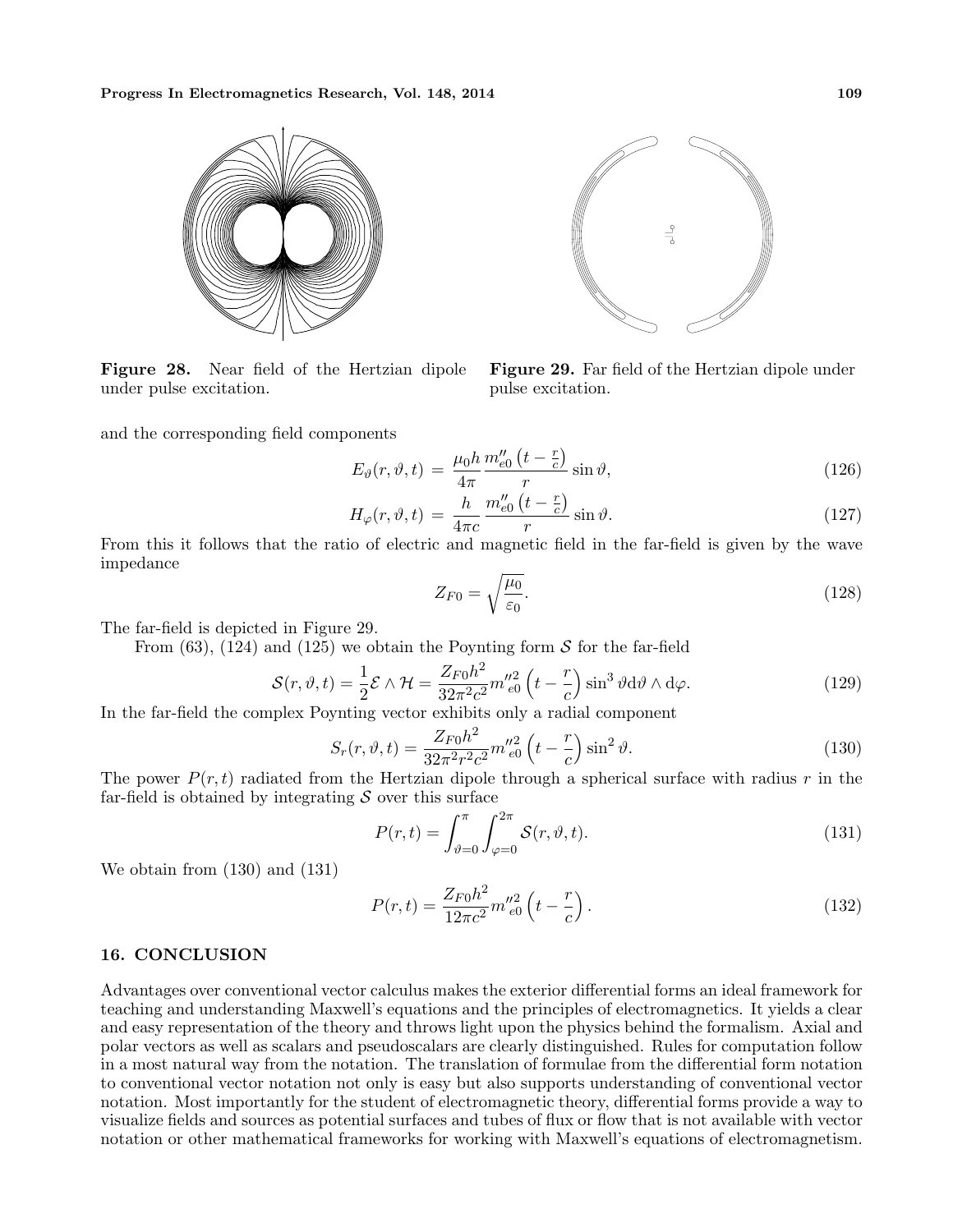### REFERENCES

- 1. Maxwell, J. C., A Treatise on Electricity and Magnetism, Volume 1, Oxford University Press, New York, 1998.
- 2. Maxwell, J. C., A Treatise on Electricity and Magnetism, Volume 2, Oxford University Press, New York, 1998.
- 3. Grifths, H., "Oliver heaviside," History of Wireless, 1st edition, 229–246, T. K. Sarkar, R. Mailloux, and A. A. Oliner, Eds., Wiley & Sons, Hoboken, New Jersey, 2006.
- 4. Grassmann, H. and L. Kannenberg, A New Branch of Mathematics: The "Ausdehnungslehre" of 1844 and Other Works, Open Court Publishing, Chicago, 1995.
- 5. Cartan, E., Les Systèmes Différentielles Extérieurs, Hermann, Paris, 1945.
- 6. Miller, A. I., Imagery in Scientific Thought, Birkhäuser, Boston, 1984.
- 7. Flanders, H., Differential Forms with Applications to the Physical Sciences, Dover, New York, 1963.
- 8. Misner, C., K. Thorne, and J. A. Wheeler, Gravitation, Freeman, San Francisco, 1973.
- 9. Thirring, W., Classical Field Theory, Volume II, 2nd edition, Springer-Verlag, New York, 1978.
- 10. Deschamps, G. A., "Electromagnetics and differential forms," IEEE Proc., Vol. 69, 676–696, Jun. 1981.
- 11. Burke, W. L., Applied Differential Geometry, Cambridge University Press, Cambridge, 1985.
- 12. Weck, N., "Maxwell's boundary value problem on Riemannian manifolds with nonsmooth boundaries," J. Math. Anal. Appl., Vol. 46, 410–437, 1974.
- 13. Sasaki, I. and T. Kasai, "Algebraic-topological interpretations for basic equations of electromagnetic fields," Bull. Univ. Osaka Prefecture A, Vol. 25, Nos. 1–2, 49–57, 1976.
- 14. Schleifer, N., "Differential forms as a basis for vector analysis With applications to electrodynamics," Am. J. Phys., Vol. 51, 1139–1145, Dec. 1983.
- 15. Burke, W. L., "Manifestly parity invariant electromagnetic theory and twisted tensors," J. Math. Phys., Vol. 24, 65–69, Jan. 1983.
- 16. Engl, W. L., "Topology and geometry of the electromagnetic field," Radio Sci., Vol. 19, 1131–1138, Sep.–Oct. 1984.
- 17. Baldomir, D., "Differential forms and electromagnetism in 3-dimensional Euclidean space  $R^{3n}$  IEE Proc., Vol. 133, 139–143, May 1986.
- 18. Karloukovski, V. I., "On the formulation of electrodynamics in terms of differential forms," Annuaire de l'Universitede SoaFacultede Physique, Vol. 79, 3–12, 1986.
- 19. Baldomir, D. and P. Hammond, "Global geometry of electromagnetic systems," IEE Proc., Vol. 140, 142–150, Mar. 1992.
- 20. Ingarden, R. S. and A. Jamiokowksi, Classical Electrodynamics, Elsevier, Amsterdam, The Netherlands, 1985.
- 21. Bamberg, P. and S. Sternberg, A Course in Mathematics for Students of Physics, Volume II, Cambridge University Press, Cambridge, 1988.
- 22. Parrott, S., Relativistic Electrodynamics and Differential Geometry, Springer-Verlag, New York, 1987.
- 23. Frankel, T., The Geometry of Physics, Cambridge University Press, Cambridge, 1997.
- 24. Weintraub, S., Differential Forms A Complement to Vector Calculus, Academic Press, New York, 1997.
- 25. Russer, P., Electromagnetics, Microwave Circuit and Antenna Design for Communications Engineering, Artech House, Boston, 2003.
- 26. Russer, P., Electromagnetics, Microwave Circuit and Antenna Design for Communications Engineering, 2nd edition, Artech House, Boston, 2006.
- 27. Warnick, K. F. and P. Russer, Problem Solving in Electromagnetics, Microwave Circuit, and Antenna Design for Communications Engineering, Artech House, Norwood, MA, 2006.
- 28. Hehl, F. W. and Y. N. Obukov, Foundations of Classical Electrodynamics, Birkhäuser, Boston,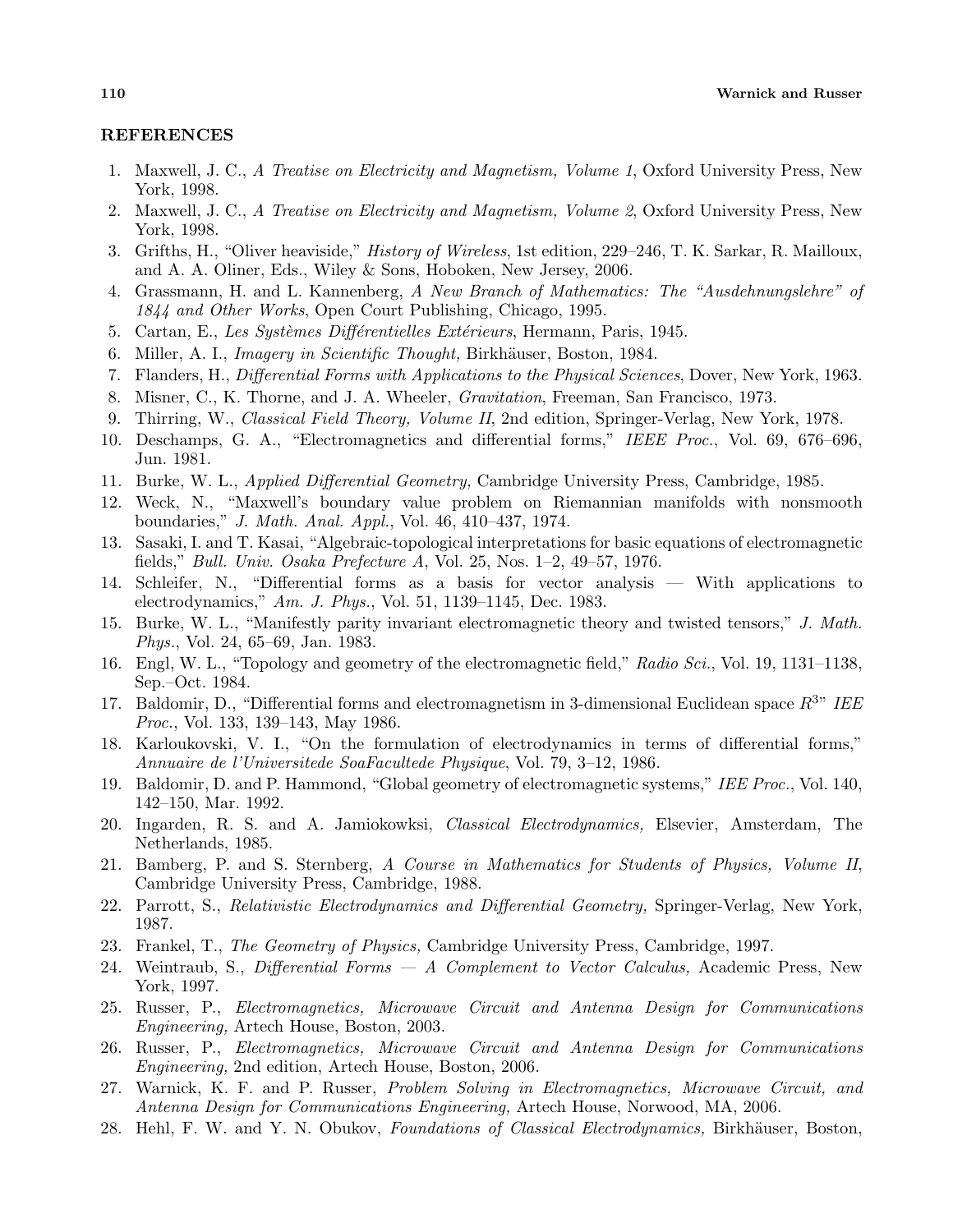Basel, Berlin, 2003.

- 29. Lindell, I. V., Differential Forms in Electromagnetics, IEEE Press, New York, 2004.
- 30. Warnick, K. F., R. H. Selfridge, and D. V. Arnold, "Electromagnetic boundary conditions using differential forms," IEE Proc., Vol. 142, No. 4, 326–332, 1995.
- 31. Warnick, K. F. and P. Russer, "Two, three, and four-dimensional electromagnetics using differential forms," Turkish Journal of Electrical Engineering and Computer Sciences, Vol. 14, No. 1, 153–172, 2006.
- 32. Warnick, K. F. and P. Russer, "Green's theorem in electromagnetic field theory," Proceedings of the European Microwave Association, Vol. 12, 141–146, Jun. 2006.
- 33. Warnick, K. F. and D. V. Arnold, "Electromagnetic Green functions using differential forms," Journal of Electromagnetic Waves and Applications, Vol. 10, No. 3, 427–438, 1996.
- 34. Warnick, K. F. and D. V. Arnold, "Green forms for anisotropic, inhomogeneous media," Journal of Electromagnetic Waves and Applications, Vol. 11, No. 8, 1145–1164, 1997.
- 35. Nguyen, D. B., "Relativistic constitutive relations, differential forms, and the p-compound," Am. J. Phys., Vol. 60, 1137–1147, Dec. 1992.
- 36. Warnick, K. F., R. H. Selfridge, and D. V. Arnold, "Teaching electromagnetic field theory using differential forms," IEEE Trans. Educ., Vol. 40, No. 1, 53–68, 1997.
- 37. Mingzhong, R., T. Banding, and H. Jian, "Differential forms with applications to description and analysis of electromagnetic problems," Proc. CSEE, Vol. 14, 56–62, Sep. 1994.
- 38. Picard, R., "Eigensolution expansions for generalized Maxwell fields on  $C^{0,1}$ -manifolds with boundary," Applic. Anal., Vol. 21, 261–296, 1986.
- 39. Bossavit, A., "Differential forms and the computation of fields and forces in electromagnetism," Eur. J. Mech. B, Vol. 10, No. 5, 474–488, 1991.
- 40. Hammond, P. and D. Baldomir, "Dual energy methods in electromagnetics using tubes and slices," IEE Proc., Vol. 135, 167–172, Mar. 1988.
- 41. Hiptmair, R., "Multigrid method for Maxwell's equations," SIAM Journal on Numerical Analysis, Vol. 36, No. 1, 204–225, 1998.
- 42. Castillo, P., R. Rieben, and D. White, "FEMSTER: An object-oriented class library of high-order discrete differential forms," ACM Transactions on Mathematical Software (TOMS), Vol. 31, No. 4, 425–457, 2005.
- 43. Desbrun, M., E. Kanso, and Y. Tong, "Discrete differential forms for computational modeling," Discrete Differential Geometry, 287–324, Springer, 2008.
- 44. Buffa, A., J. Rivas, G. Sangalli, and R. Vázquez, "Isogeometric discrete differential forms in three dimensions," SIAM Journal on Numerical Analysis, Vol. 49, No. 2, 818–844, 2011.
- 45. Teixeira, F. and W. Chew, "Differential forms, metrics, and the reflectionless absorption of electromagnetic waves," Journal of Electromagnetic Waves and Applications, Vol. 13, No. 5, 665– 686, 1999.
- 46. Trautman, A., "Deformations of the hodge map and optical geometry," JGP, Vol. 1, No. 2, 85–95, 1984.
- 47. Warnick, K. F., "A differential forms approach to electromagnetics in anisotropic media," Ph.D. Thesis, Brigham Young University, Provo, UT, 1997.
- 48. Teixeira, F. L., H. Odabasi, and K. F. Warnick, "Anisotropic metamaterial blueprints for cladding control of waveguide modes," JOSAB, Vol. 27, No. 8, 1603–1609, 2010.
- 49. Caro, P. and T. Zhou, "On global uniqueness for an IBVP for the time-harmonic Maxwell equations," Mathematical Physics, 1210.7602, 2012.
- 50. Russer, P., M. Mongiardo, and L. B. Felsen, "Electromagnetic field representations and computations in complex structures III: Network representations of the connection and subdomain circuits," International Journal of Numerical Modelling: Electronic Networks, Devices and Fields, Vol. 15, No. 1, 127–145, 2002.
- 51. Deschamps, G., "Electromagnetics and differential forms," Proceedings of the IEEE, 676–696, Jun. 1981.